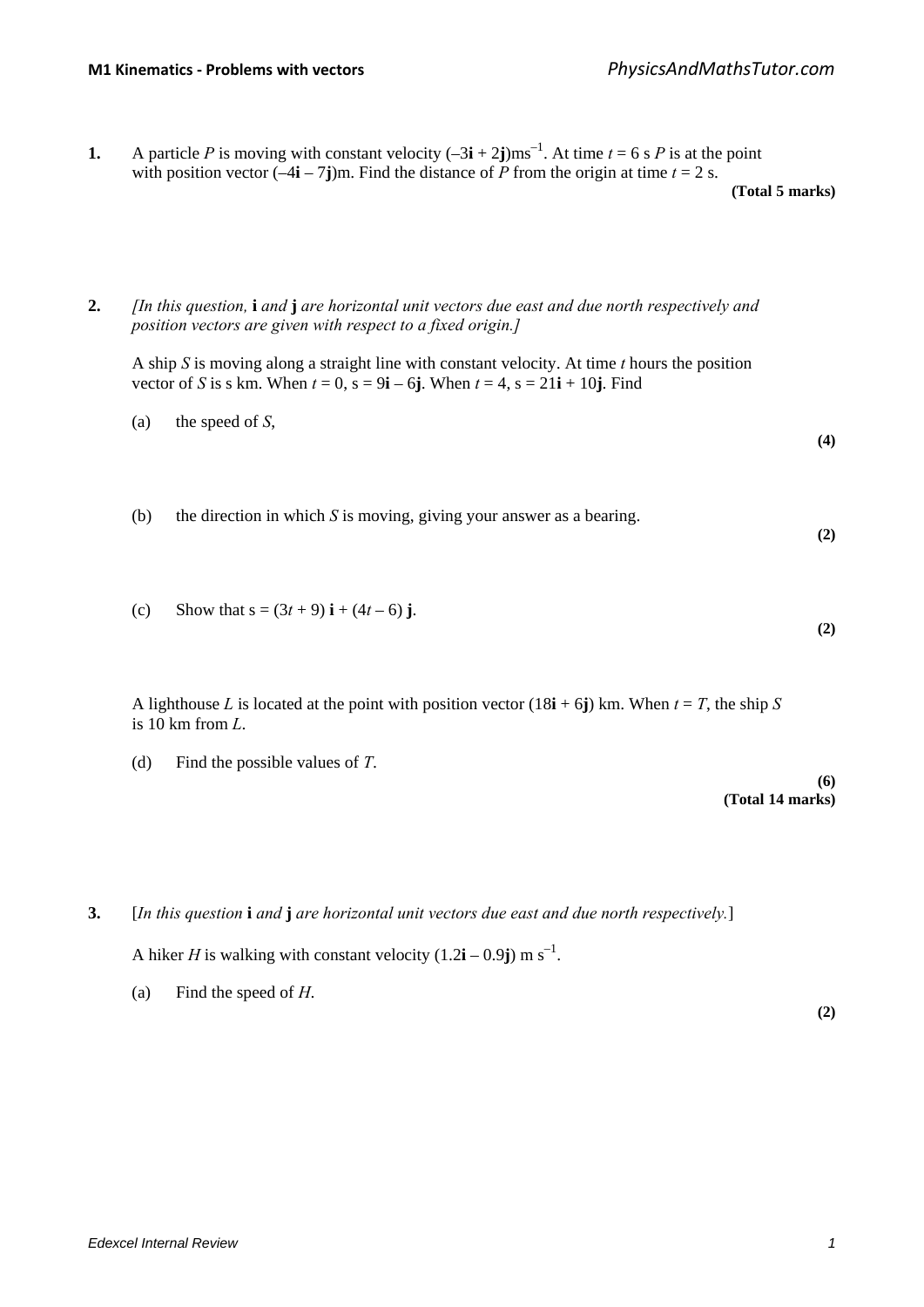

A horizontal field *OABC* is rectangular with *OA* due east and *OC* due north, as shown in the diagram above. At twelve noon hiker *H* is at the point *Y* with position vector 100 **j** m, relative to the fixed origin *O*.

(b) Write down the position vector of *H* at time *t* seconds after noon.

**(2)**

**(4)**

At noon, another hiker *K* is at the point with position vector  $(9i + 46j)$  m. Hiker *K* is moving with constant velocity  $(0.75\mathbf{i} + 1.8\mathbf{j}) \text{ m s}^{-1}$ .

(c) Show that, at time *t* seconds after noon,

$$
\overrightarrow{HK}
$$
 = [(9 – 0.45*t*)**i** + (2.7*t* – 54)**j**] meters.

Hence,

(d) show that the two hikers meet and find the position vector of the point where they meet.

**(5) (Total 13 marks)**

**4.** A particle *P* moves with constant acceleration  $(2\mathbf{i} - 5\mathbf{j})$  m s<sup>-2</sup>. At time  $t = 0$ , *P* has speed *u* m s<sup>-1</sup>. At time  $t = 3$  s, *P* has velocity  $(-6\mathbf{i} + \mathbf{j})$  m s<sup>-1</sup>.

Find the value of *u*.

**(Total 5 marks)**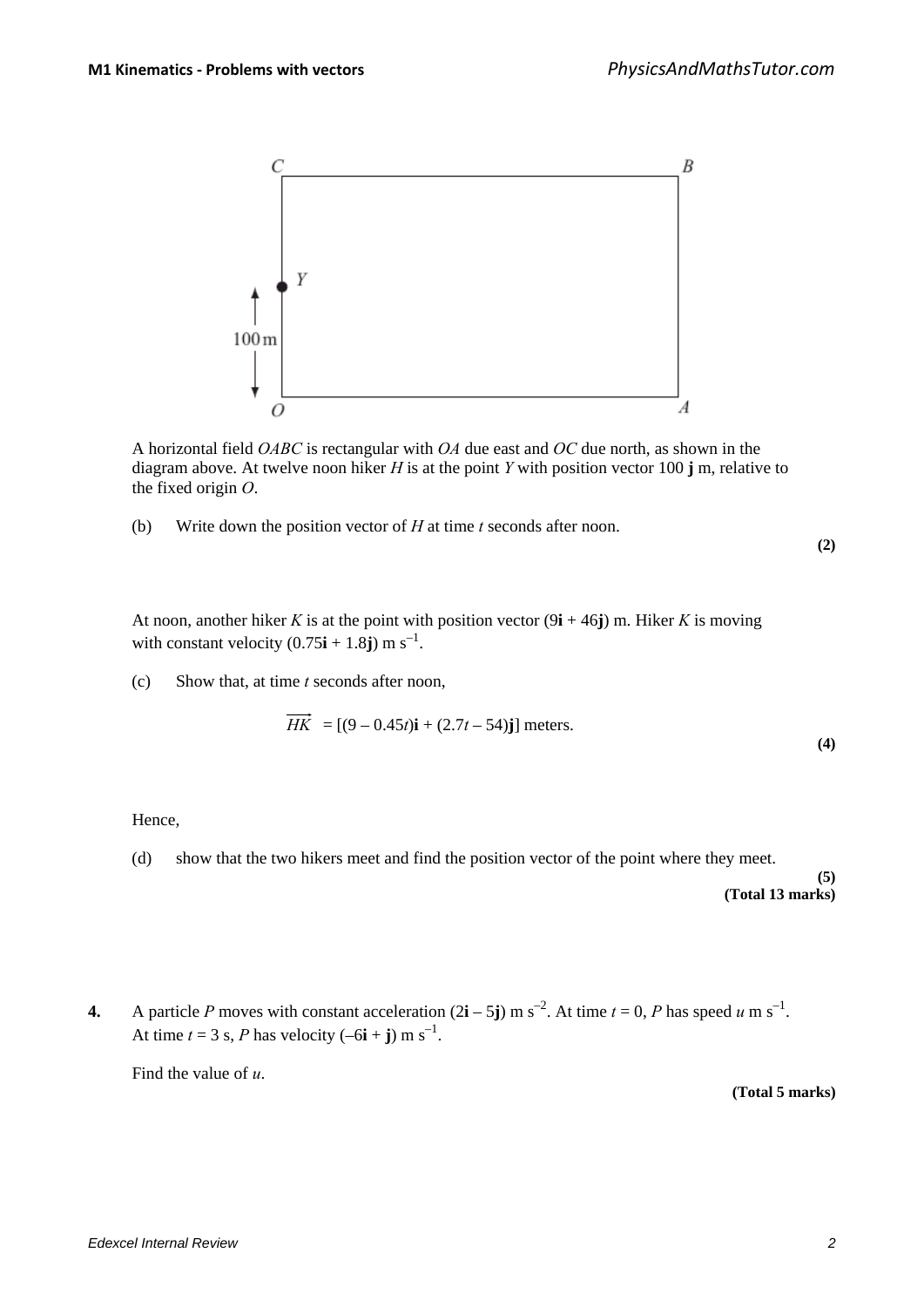- **5.** A boat *B* is moving with constant velocity. At noon, *B* is at the point with position vector  $(3\mathbf{i} - 4\mathbf{j})$  km with respect to a fixed origin *O*. At 1430 on the same day, *B* is at the point with position vector  $(8i + 11j)$  km.
	- (a) Find the velocity of *B*, giving your answer in the form  $p\mathbf{i} + q\mathbf{j}$ .

At time *t* hours after noon, the position vector of *B* is **b** km.

(b) Find, in terms of *t*, an expression for **b**.

Another boat *C* is also moving with constant velocity. The position vector of *C*, **c** km, at time *t* hours after noon, is given by

$$
\mathbf{c} = (-9\mathbf{i} + 20\mathbf{j}) + t(6\mathbf{i} + \lambda \mathbf{j}),
$$

where  $\lambda$  is a constant. Given that *C* intercepts *B*,

- (c) find the value of  $\lambda$ ,
- (d) show that, before *C* intercepts *B*, the boats are moving with the same speed.

#### **(3) (Total 14 marks)**

**(3)**

**(3)**

**(5)**

- **6.** A particle *P* of mass 2 kg is moving under the action of a constant force **F** newtons. When  $t = 0$ , *P* has velocity  $(3\mathbf{i} + 2\mathbf{j})$  m s<sup>-1</sup> and at time  $t = 4$  s, *P* has velocity  $(15\mathbf{i} - 4\mathbf{j})$  m s<sup>-1</sup>. Find
	- (a) the acceleration of  $P$  in terms of **i** and **j**, **(2)**
	- (b) the magnitude of **F**,
	- (c) the velocity of *P* at time  $t = 6s$ .

**(3) (Total 9 marks)**

**(4)**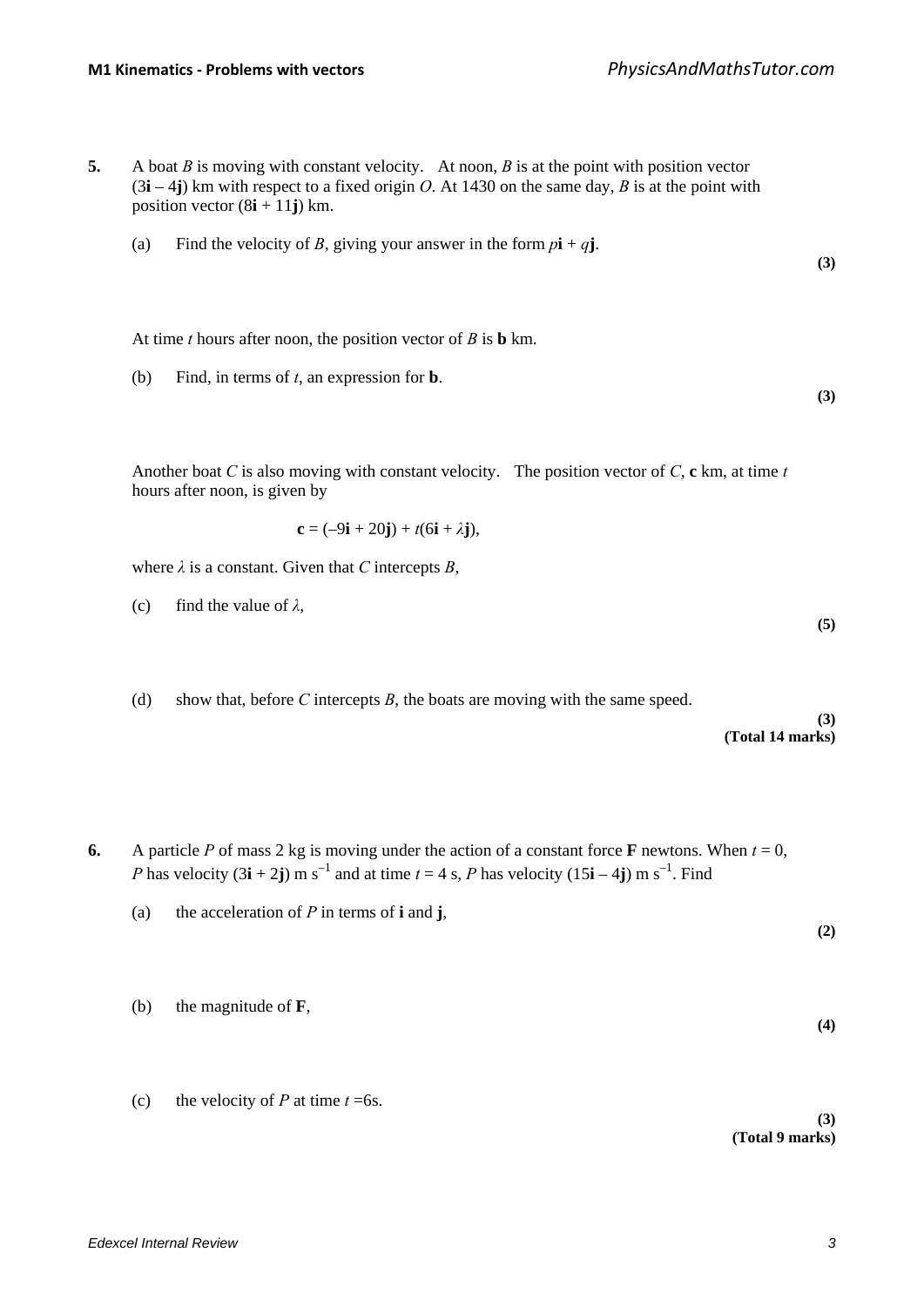|     | A ship S is moving with constant velocity $(-2.5\mathbf{i} + 6\mathbf{j})$ km h <sup>-1</sup> . At time 1200, the position vector<br>of S relative to a fixed origin O is $(16i + 5j)$ km. Find                                                                                                                                   |
|-----|-----------------------------------------------------------------------------------------------------------------------------------------------------------------------------------------------------------------------------------------------------------------------------------------------------------------------------------|
| (a) | the speed of $S$ ,                                                                                                                                                                                                                                                                                                                |
| (b) | the bearing on which $S$ is moving.                                                                                                                                                                                                                                                                                               |
|     | The ship is heading directly towards a submerged rock $R$ . A radar tracking station calculates<br>that, if S continues on the same course with the same speed, it will hit $R$ at the time 1500.                                                                                                                                 |
| (c) | Find the position vector of $R$ .                                                                                                                                                                                                                                                                                                 |
|     |                                                                                                                                                                                                                                                                                                                                   |
|     | The tracking station warns the ship's captain of the situation. The captain maintains $S$ on its<br>course with the same speed until the time is $1400$ . He then changes course so that $S$ moves due<br>north at a constant speed of 5 km $h^{-1}$ . Assuming that S continues to move with this new constant<br>velocity, find |
| (d) | an expression for the position vector of the ship $t$ hours after 1400,                                                                                                                                                                                                                                                           |
| (e) | the time when S will be due east of $R$ ,                                                                                                                                                                                                                                                                                         |

A model boat *A* moves on a lake with constant velocity  $(-\mathbf{i} + 6\mathbf{j})$  m s<sup>-1</sup>. At time  $t = 0$ , *A* is at the point with position vector  $(2\mathbf{i} - 10\mathbf{j})$  m. Find

- (a) the speed of *A*, **(2)**
- (b) the direction in which *A* is moving, giving your answer as a bearing.

**(3)**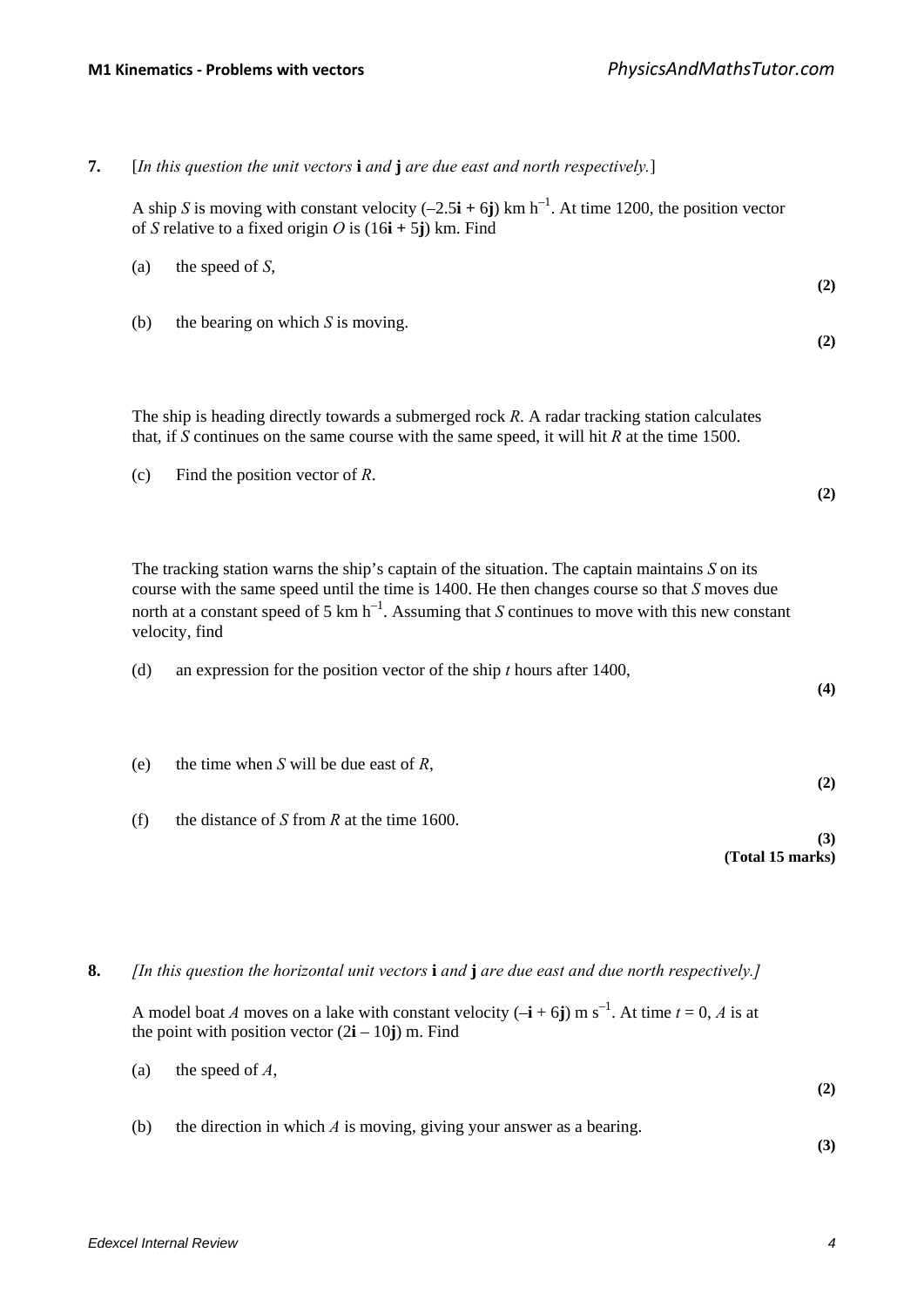**(5)**

**(6)**

**(2)**

**(2)**

**(Total 16 marks)**

At time  $t = 0$ , a second boat *B* is at the point with position vector  $(-26\mathbf{i} + 4\mathbf{j})$  m.

Given that the velocity of *B* is  $(3\mathbf{i} + 4\mathbf{j})$  m s<sup>-1</sup>,

(c) show that *A* and *B* will collide at a point *P* and find the position vector of *P*.

Given instead that *B* has speed 8 m s<sup>-1</sup> and moves in the direction of the vector  $(3\mathbf{i} + 4\mathbf{j})$ ,

(d) find the distance of *B* from *P* when  $t = 7$  s.

**9.** [*In this question, the unit vectors* **i** *and* **j** *are horizontal vectors due east and north respectively.*]

At time  $t = 0$ , a football player kicks a ball from the point *A* with position vector  $(2\mathbf{i} + \mathbf{j})$  m on a horizontal football field. The motion of the ball is modelled as that of a particle moving horizontally with constant velocity  $(5\mathbf{i} + 8\mathbf{j})$  m s<sup>-1</sup>. Find

- (a) the speed of the ball,
- (b) the position vector of the ball after *t* seconds.

The point *B* on the field has position vector  $(10\mathbf{i} + 7\mathbf{j})$  m.

(c) Find the time when the ball is due north of *B*. **(2)**

At time  $t = 0$ , another player starts running due north from *B* and moves with constant speed  $v \text{ m s}^{-1}$ . Given that he intercepts the ball,

(d) find the value of *v*.

**(6)**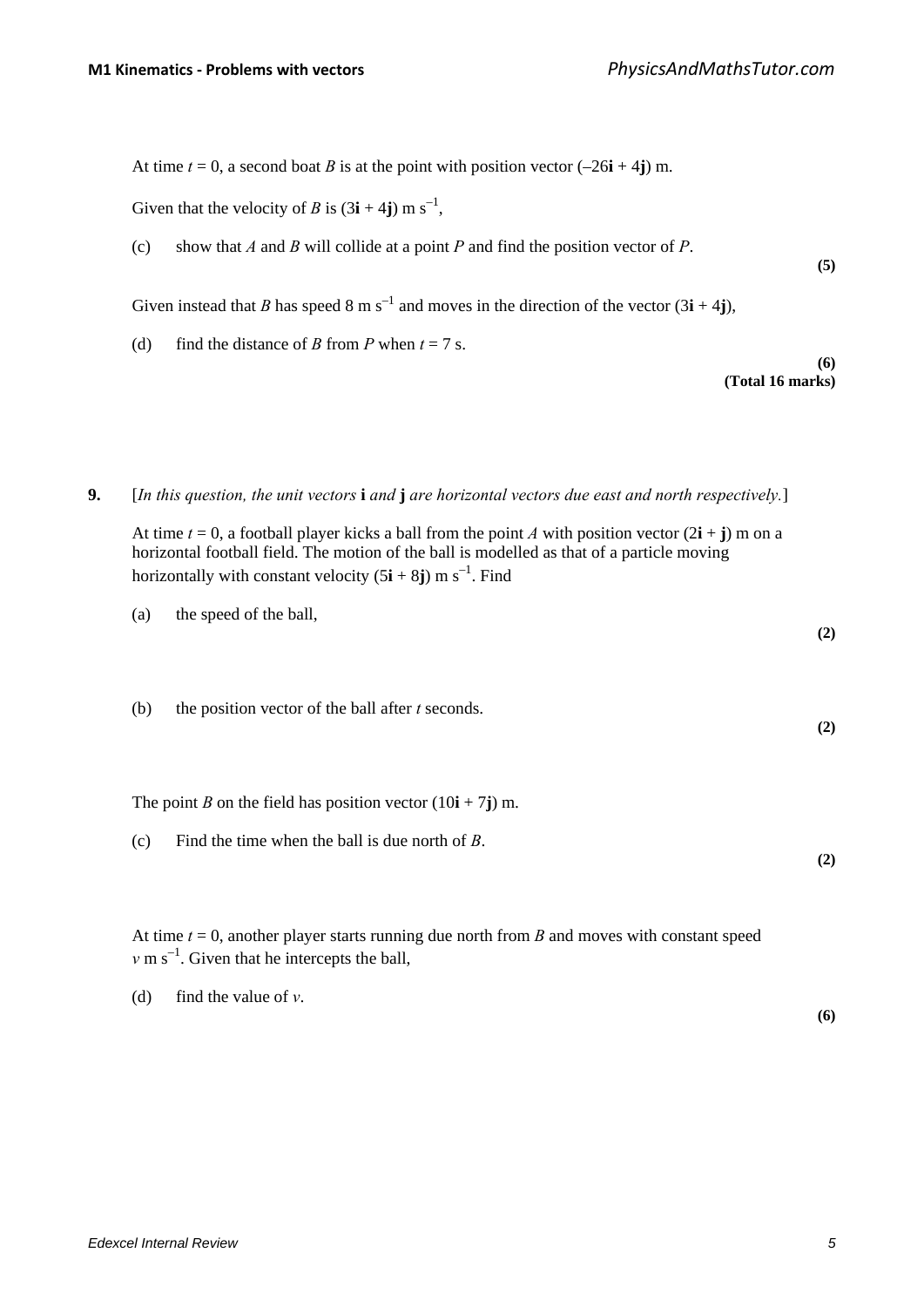(e) State one physical factor, other than air resistance, which would be needed in a refinement of the model of the ball's motion to make the model more realistic.

- **10.** Two ships *P* and *Q* are travelling at night with constant velocities. At midnight, *P* is at the point with position vector  $(20\mathbf{i} + 10\mathbf{j})$  km relative to a fixed origin *O*. At the same time, *Q* is at the point with position vector  $(14\mathbf{i} - 6\mathbf{j})$  km. Three hours later, *P* is at the point with position vector  $(29i + 34j)$  km. The ship *Q* travels with velocity 12**j** km h<sup>-1</sup>. At time *t* hours after midnight, the position vectors of *P* and *Q* are **p** km and **q** km respectively. Find
	- (a) the velocity of *P*, in terms of **i** and **j**,
	- (b) expressions for **p** and **q**, in terms of *t*, **i** and **j**.

At time *t* hours after midnight, the distance between *P* and *Q* is *d* km.

(c) By finding an expression for  $\overrightarrow{PO}$ , show that

$$
d^2 = 25t^2 - 92t + 292.
$$
\n(5)

Weather conditions are such that an observer on *P* can only see the lights on *Q* when the distance between *P* and *Q* is 15 km or less. Given that when  $t = 1$ , the lights on *Q* move into sight of the observer,

(d) find the time, to the nearest minute, at which the lights on *Q* move out of sight of the observer.

> **(5) (Total 16 marks)**

**(2)**

**(4)**

**(1)**

**(Total 13 marks)**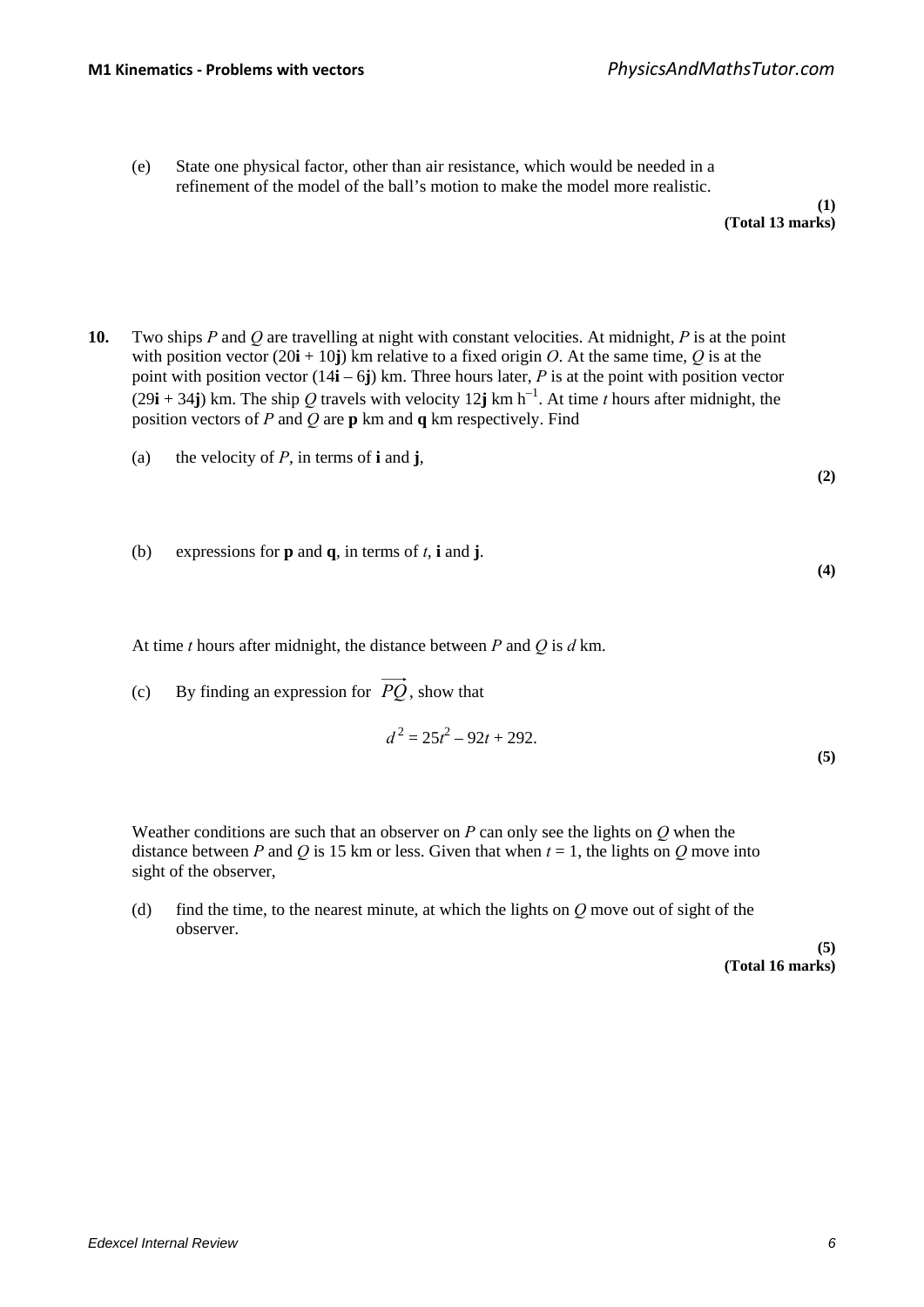- **11.** A particle *P* moves in a horizontal plane. The acceleration of *P* is  $(-\mathbf{i} + 2\mathbf{j})$  m s<sup>-2</sup>. At time  $t = 0$ , the velocity of *P* is  $(2\mathbf{i} - 3\mathbf{j})$  m s<sup>-1</sup>.
	- (a) Find, to the nearest degree, the angle between the vector **j** and the direction of motion of *P* when  $t = 0$ .

At time *t* seconds, the velocity of *P* is **v** m s<sup>-1</sup>. Find

- (b) an expression for **v** in terms of *t*, in the form  $a\mathbf{i} + b\mathbf{j}$ ,
- (c) the speed of *P* when  $t = 3$ ,
- (d) the time when *P* is moving parallel to **i**.

**(2) (Total 10 marks)**

**(3)**

**(2)**

**(3)**

**(4)**

**(3)**

**12.** A small boat *S*, drifting in the sea, is modelled as a particle moving in a straight line at constant speed. When first sighted at 0900, *S* is at a point with position vector  $(4\mathbf{i} - 6\mathbf{j})$  km relative to a fixed origin *O*, where **i** and **j** are unit vectors due east and due north respectively. At 0945, *S* is at the point with position vector  $(7\mathbf{i} - 7.5\mathbf{j})$  km. At time *t* hours after 0900, *S* is at the point with position vector **s** km.

- (a) Calculate the bearing on which *S* is drifting.
- (b) Find an expression for **s** in terms of *t*.

At 1000 a motor boat *M* leaves *O* and travels with constant velocity  $(p\mathbf{i} + q\mathbf{j})$  km h<sup>-1</sup>. Given that *M* intercepts *S* at 1015,

(c) calculate the value of *p* and the value of *q*.

**(6) (Total 13 marks)**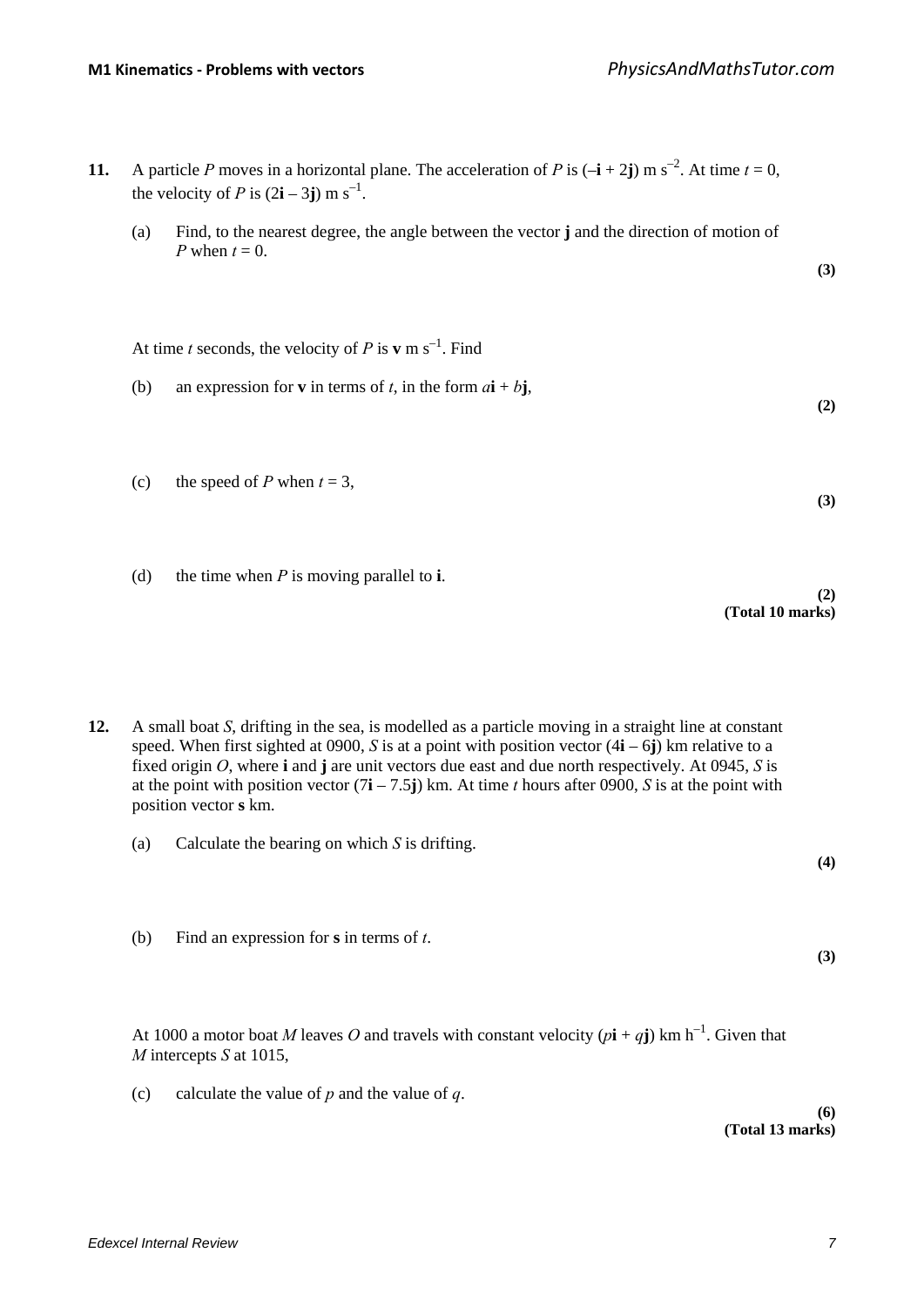**(2)**

**(3)**

**(2)**

**13.** [*In this question the vectors* **i** *and* **j** *are horizontal unit vectors in the directions due east and due north respectively*.]

Two boats *A* and *B* are moving with constant velocities. Boat *A* moves with velocity 9*j* km h<sup>-1</sup>. Boat *B* moves with velocity  $(3\mathbf{i} + 5\mathbf{j})$  km h<sup>-1</sup>.

(a) Find the bearing on which *B* is moving.

At noon, *A* is at point *O*, and *B* is 10 km due west of *O*. At time *t* hours after noon, the position vectors of *A* and *B* relative to *O* are **a** km and **b** km respectively.

- (b) Find expressions for **a** and **b** in terms of *t*, giving your answer in the form  $p\mathbf{i} + q\mathbf{j}$ .
- (c) Find the time when *B* is due south of *A*.

At time *t* hours after noon, the distance between *A* and *B* is *d* km. By finding an expression for *AB* ,

(d) show that 
$$
d^2 = 25t^2 - 60t + 100
$$
. (4)

At noon, the boats are 10 km apart.

(e) Find the time after noon at which the boats are again 10 km apart.

**(3) (Total 14 marks)**

- **14.** A particle *P* of mass 3 kg is moving under the action of a constant force **F** newtons. At  $t = 0$ , *P* has velocity  $(3\mathbf{i} - 5\mathbf{j})$  m s<sup>-1</sup>. At  $t = 4$  s, the velocity of *P* is  $(-5\mathbf{i} + 11\mathbf{j})$  m s<sup>-1</sup>. Find
	- (a) the acceleration of *P*, in terms of **i** and **j**.

**(2)**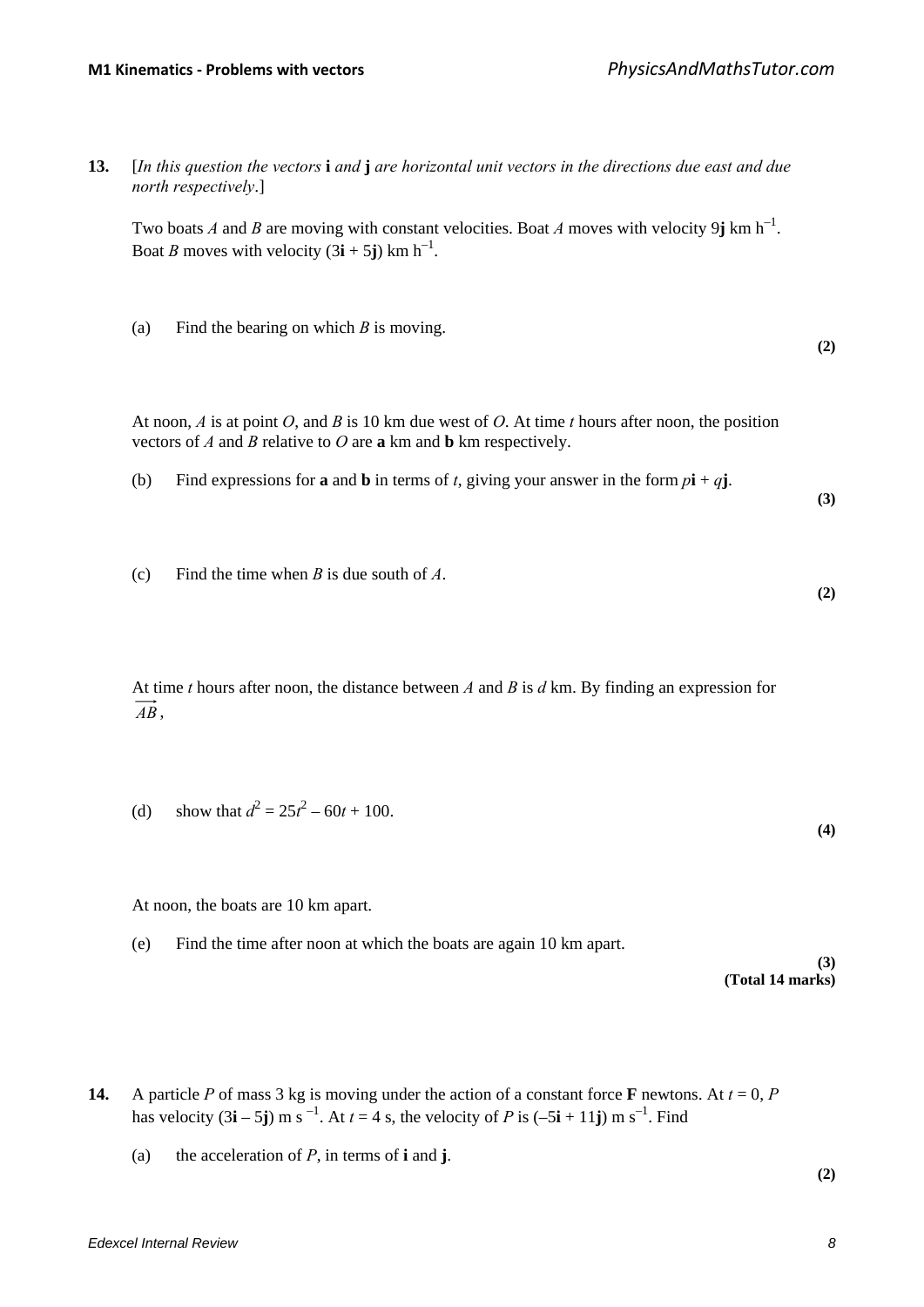(b) the magnitude of **F**.

At  $t = 6$  s, *P* is at the point *A* with position vector  $(6\mathbf{i} - 29\mathbf{j})$  m relative to a fixed origin *O*. At this instant the force **F** newtons is removed and *P* then moves with constant velocity. Three seconds after the force has been removed, *P* is at the point *B*.

(c) Calculate the distance of *B* from *O*.

**(6) (Total 12 marks)**

**(4)**

- **15.** A particle *P* moves with constant acceleration  $(2\mathbf{i} 3\mathbf{j})$  m s<sup>-2</sup>. At time *t* seconds, its velocity is **v** m s<sup>-1</sup>. When  $t = 0$ , **v** =  $-2i + 7j$ .
	- (a) Find the value of *t* when *P* is moving parallel to the vector **i**.
	- (b) Find the speed of *P* when  $t = 3$ .
		- (c) Find the angle between the vector **j** and the direction of motion of *P* when  $t = 3$ .

### **(3) (Total 10 marks)**

**(4)**

**(3)**

**16.** Two ships *P* and *Q* are moving along straight lines with constant velocities. Initially *P* is at a point *O* and the position vector of *Q* relative to *O* is (6**i** + 12**j**) km, where **i** and **j** are unit vectors directed due east and due north respectively. The ship  $P$  is moving with velocity 10**j** km h<sup>-1</sup> and  $Q$  is moving with velocity (−8**i** + 6**j**) km h<sup>-1</sup>. At time *t* hours the position vectors of *P* and  $Q$ relative to *O* are **p** km and **q** km respectively.

| (a) | Find <b>p</b> and <b>q</b> in terms of $t$ .              | (3) |
|-----|-----------------------------------------------------------|-----|
| (b) | Calculate the distance of Q from P when $t = 3$ .         | (3) |
| (c) | Calculate the value of $t$ when $Q$ is due north of $P$ . | (2) |

**(Total 8 marks)**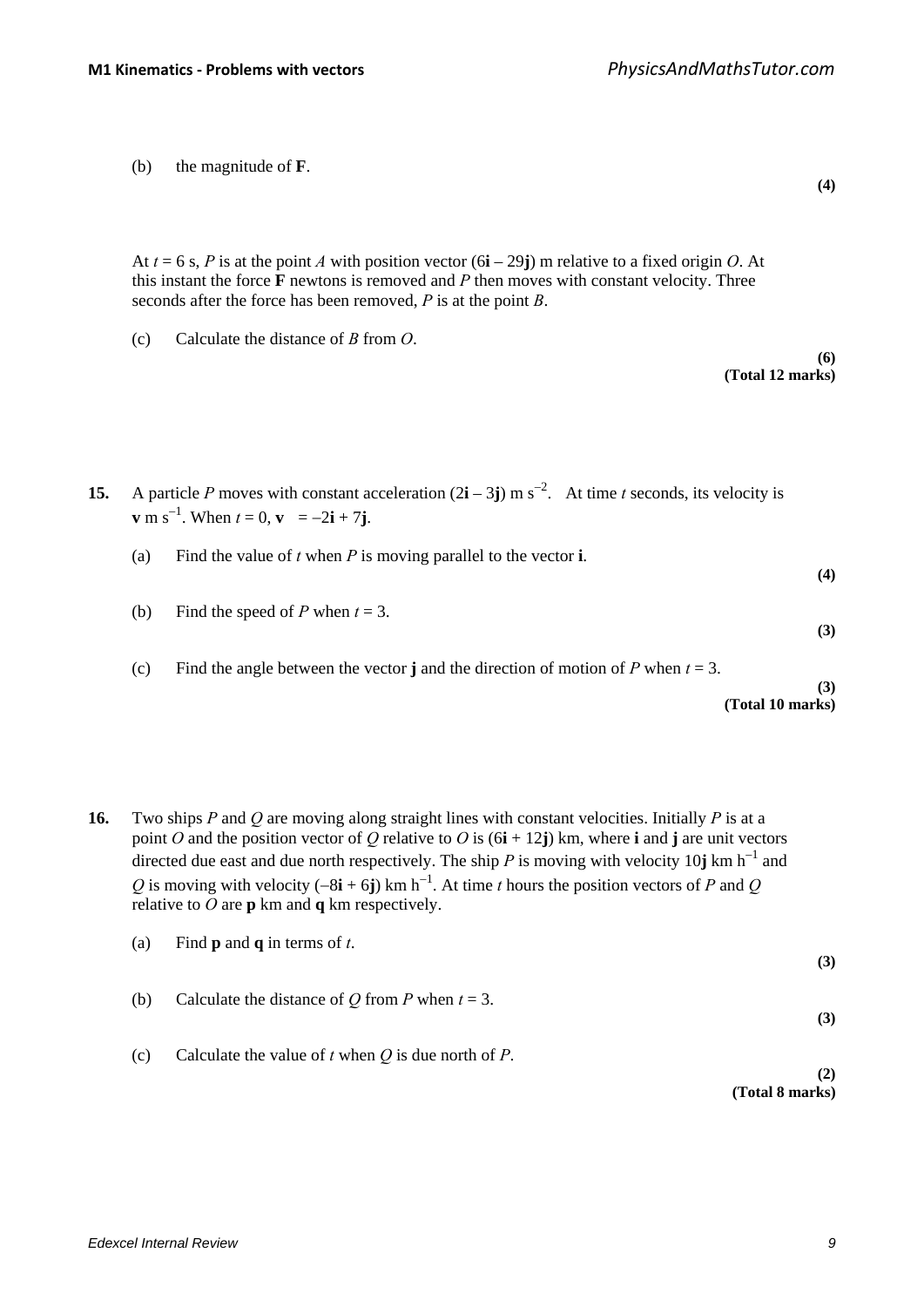**17.** [In this question, the horizontal unit vectors **i** and **j** are directed due East and North respectively.]

A coastguard station *O* monitors the movements of ships in a channel. At noon, the station's radar records two ships moving with constant speed. Ship *A* is at the point with position vector  $(-5\mathbf{i} + 10\mathbf{j})$  km relative to *O* and has velocity  $(2\mathbf{i} + 2\mathbf{j})$  km h<sup>-1</sup>. Ship *B* is at the point with position vector  $(3\mathbf{i} + 4\mathbf{j})$  km and has velocity  $(-2\mathbf{i} + 5\mathbf{j})$  km h<sup>-1</sup>.

(a) Given that the two ships maintain these velocities, show that they collide.

The coast guard radios ship *A* and orders it to reduce its speed to move with velocity  $(i + j)$  km  $h^{-1}$ .

Given that *A* obeys this order and maintains this new constant velocity,

(b) find an expression for the vector  $\overrightarrow{AB}$  at time *t* hours after noon.

**(2)**

**(6)**

- (c) find, to 3 significant figures, the distance between *A* and *B* at 1400 hours, **(3)**
- (d) find the time at which *B* will be due north of *A*.

**(2) (Total 13 marks)**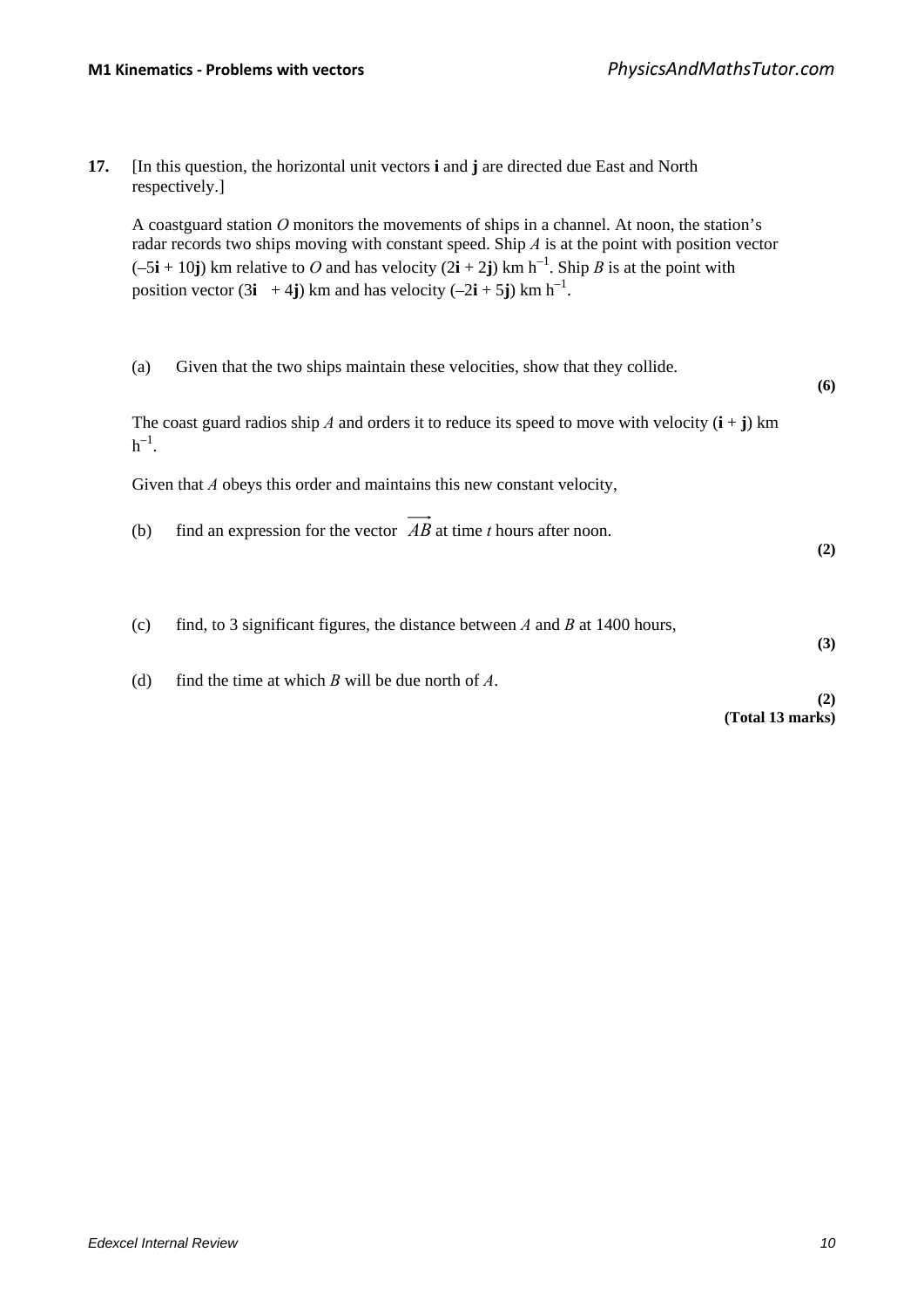# **M1 Kinematics - Problems with vectors** *PhysicsAndMathsTutor.com*

1. 
$$
(-4\mathbf{i} - 7\mathbf{j}) = \mathbf{r} + 4(-3\mathbf{i} + 2\mathbf{j})
$$
  
\n $\mathbf{r} = (8\mathbf{i} - 15\mathbf{j})$   
\n $|\mathbf{r}| = \sqrt{8^2 + (-15)^2} = 17 \text{ m}$   
\nM1 A1 f1  
\nM1 A1 f1

**[5]**

2. (a) 
$$
v = \frac{21i + 10j - (9i - 6j)}{4} = 3i + 4j
$$
 M1 A1

speed is 
$$
\sqrt{(3^2 + 4^2)} = 5(km h^{-1})
$$
 M1 A1 4

(b) 
$$
\tan \theta = \frac{3}{4} (\Rightarrow \theta \approx 36.9^{\circ})
$$
 M1  
bearing is 37, 36.9, 36.87, ... A1 2

(c) 
$$
\mathbf{s} = 9\mathbf{i} - 6\mathbf{j} + t(3\mathbf{i} + 4\mathbf{j})
$$
  
=  $(3t + 9)\mathbf{i} + (4t - 6)\mathbf{j}$ <sup>\*</sup>

(d) Position vector of 
$$
S
$$
 relative to  $L$  is

$$
(3T+9)\mathbf{i} + (4T-6)\mathbf{j} - (18\mathbf{i} + 6\mathbf{j}) = (3T-9)\mathbf{i} + (4T-12)\mathbf{j} \qquad \text{M1 A1}
$$
  

$$
(3T-9)^2 + (4T-12)^2 = 100 \qquad \text{M1}
$$
  

$$
25T^2 - 150T + 125 = 0 \qquad \text{or equivalent} \qquad \text{DM1 A1}
$$
  

$$
(T^2 - 6T + 5 = 0)
$$
  

$$
T = 1, 5 \qquad \text{A1} \qquad 6
$$

**[14]**

3. (a) 
$$
|v| = \sqrt{1.2^2 + (-0.9)^2} = 1.5 \text{m s}^{-1}
$$
 M1 A1 2

(b) 
$$
(\mathbf{r}_H =) 100 \mathbf{j} + t(1.2\mathbf{i} - 0.9 \mathbf{j}) \mathbf{m}
$$
 M1 A1 2

(c) 
$$
(\mathbf{r}_K = 99\mathbf{i} + 46\mathbf{j} + t(0.75\mathbf{i} + 1.8 \mathbf{j}) \text{ m} \qquad \text{M1 A1}
$$
  
\n
$$
\overrightarrow{HK} = \mathbf{r}_K - \mathbf{r}_H = (9 - 0.45t)\mathbf{i} + (2.7t - 54)\mathbf{j}
$$

m **Printed Answer** M1 A1 4

(d) Meet when 
$$
\overrightarrow{HK} = 0
$$
  
\n $(9-0.45t)=0$  and  $(2.7t-54) = 0$   
\n $t = 20$  from both equations  
\n $\mathbf{r}_K = \mathbf{r}_H = (24\mathbf{i} + 82\mathbf{j})$  m  
\n $\mathbf{M1 A1}$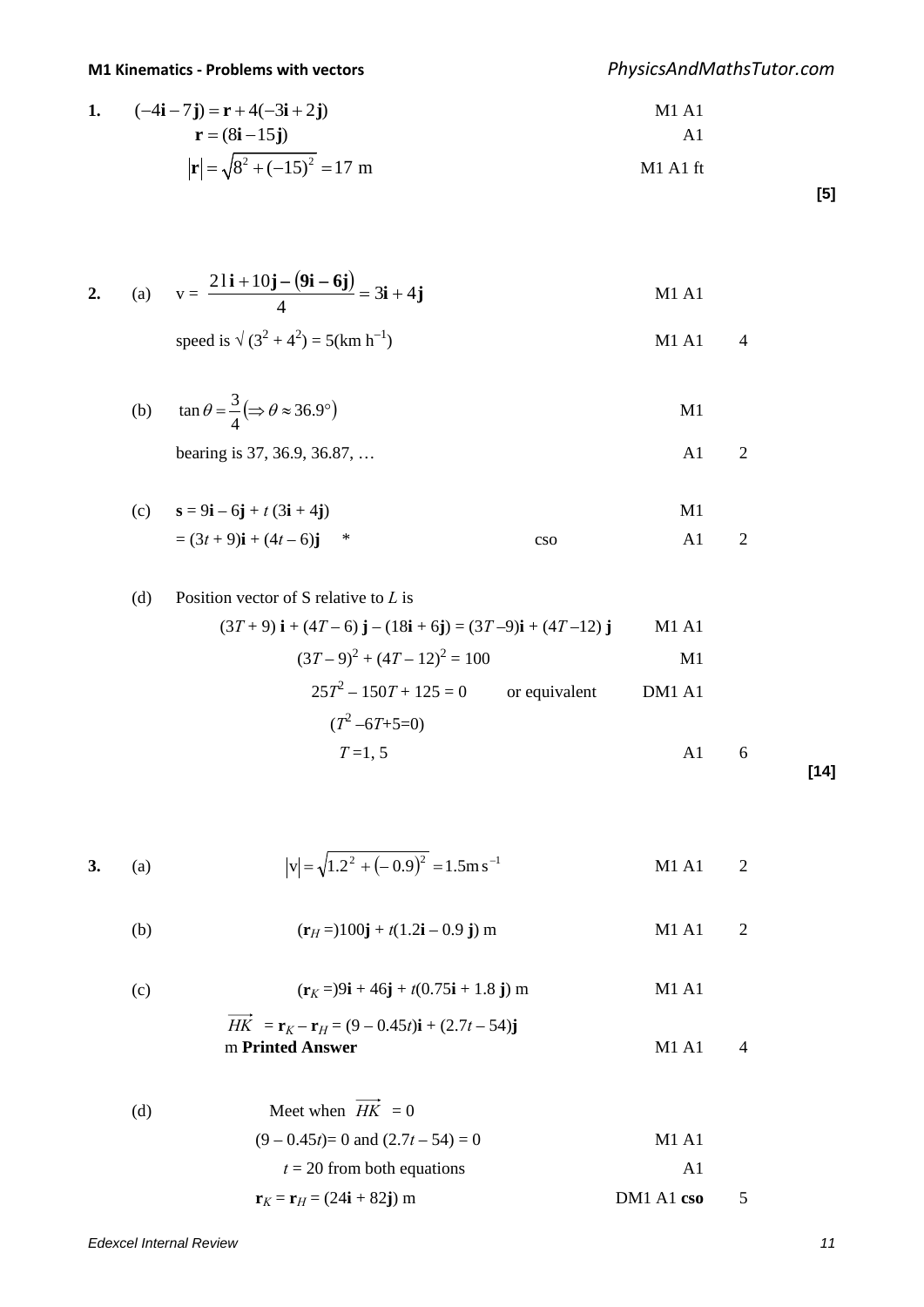**[13]**

**4.**  $-6i + j = u + 3(2i - 5j)$  M1 A1

$$
\Rightarrow \mathbf{u} = -12\mathbf{i} + 16\mathbf{j} \qquad \qquad \text{A1} \text{ cso}
$$

$$
\Rightarrow u = \sqrt{(-12)^2 + 16^2} = 20
$$
 M1 A1

**[5]**

| 5. | $\mathcal{L}$ (a) | $\mathbf{v} = \frac{8\mathbf{i} + 11\mathbf{j} - (3\mathbf{i} - 4\mathbf{j})}{2.5\mathbf{v}}$ or any equivalent | M1A1 |  |
|----|-------------------|-----------------------------------------------------------------------------------------------------------------|------|--|
|    |                   | $\mathbf{v} = 2\mathbf{i} + 6\mathbf{j}$                                                                        |      |  |

(b)  $\mathbf{b} = 3\mathbf{i} - 4\mathbf{j} + \mathbf{v}t$  ft their **v** M1A1ft  $= 3i - 4j + (2i + 6j)t$  A1cao 3

(c) **i** component:  $-9 + 6t = 3 + 2t$  M1<br>  $t = 3$  $t = 3$  M1A1 **j** component:  $20 + 3\lambda = -4 + 18$  M1  $\lambda = -2$  A1 5

| (d) $v_B = \sqrt{2^2 + 6^2}$ or $v_C = \sqrt{6^2 + (-2)^2}$ |              | M1  |      |
|-------------------------------------------------------------|--------------|-----|------|
|                                                             | Both correct |     |      |
| The speeds of $B$ and $C$ are the same                      | CSO.         | A 1 |      |
|                                                             |              |     | [14] |

**6.** (a)  $\mathbf{a} = \frac{(15\mathbf{i} - 4\mathbf{j}) - (3\mathbf{i} + 2\mathbf{j})}{4} = 3\mathbf{i} - 15\mathbf{j}$  M1A1 2

(b) N2L  $\mathbf{F} = m\mathbf{a} = 6\mathbf{i} - 3\mathbf{j}$  ft their **a** M1A1  $|\mathbf{F}| = \sqrt{(6^2 + 3^2)} \approx 6.71$  (N)  $accept \sqrt{45}$ , awrt 6.7 M1A1 4

- (c)  $\mathbf{v}_6 = (3\mathbf{i} + 2\mathbf{j}) + (3\mathbf{i} 1.5\mathbf{j})6$  ft their **a** M1A1ft  $= 21i - 7j$  (m s<sup>-1</sup>) A1 1 **[9]**
- **7.** (a) Speed =  $\sqrt{(2.5)^2 + 6^2}$  = <u>6.5 km h<sup>-1</sup></u> M1 A1 2 *M1 needs square, add and* √ *correct components*
	- (b) Bearing = 360 arctan  $(2.5 / 6) \approx 337$  M1 A1 2 *M1 for finding acute angle = arctan (2.5 / 6)*

*Edexcel Internal Review 12*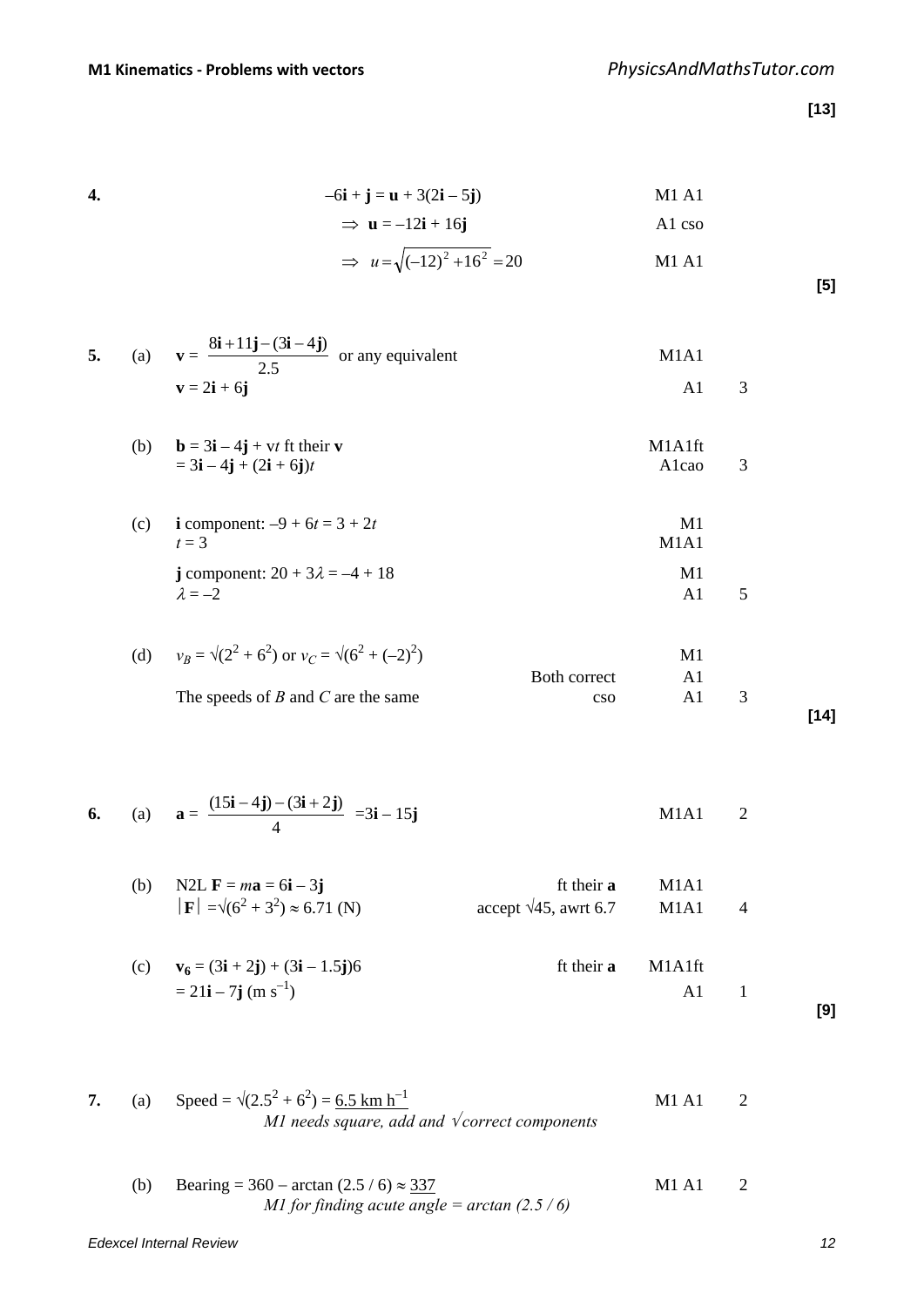*or arctan (6 / 2.5) (i.e. 67° / 23°). Accept answer as AWRT 337.*

| (c) | ${\bf R} = (16 - 3 \times 2.5){\bf i} + (5 + 3 \times 6){\bf j}$         | M1             |                             |
|-----|--------------------------------------------------------------------------|----------------|-----------------------------|
|     | $= 8.5i + 23j$                                                           | A1             | 2                           |
|     | MI needs non-zero initial p.v. used + 'their $3' \times$ velocity vector |                |                             |
|     |                                                                          |                |                             |
| (d) | At 1400 $s = 11i + 17j$                                                  | <b>M1 A1</b>   |                             |
|     | At time $t$ , $s = 11i + (17 + 5t)j$                                     | $\sqrt{M1 A1}$ | 4                           |
|     | Allow $I^{st}$ M1 even if non-zero initial p.v. not used here            |                |                             |
|     |                                                                          |                |                             |
| (e) | East of $R \implies 17 + 5t = 23$                                        | M1             |                             |
|     | $\Rightarrow$ t = 6/5 $\Rightarrow$ 1512 hours                           | A <sub>1</sub> | $\mathcal{D}_{\mathcal{L}}$ |
|     | Al is for answer as a time of the day                                    |                |                             |
|     |                                                                          |                |                             |
| (f) | At $1600$ $s = 11i + 27j$                                                | M1             |                             |
|     | $s - r = 2.5i + 4j$                                                      |                |                             |
|     | Distance = $\sqrt{(2.5^2 + 4^2)} \approx 4.72$ km                        | <b>M1 A1</b>   | 3                           |
|     | $I^{st}$ M1 for using $t = 2$ or 4 (but not 200, 400, 6, 16 etc)         |                |                             |
|     | and forming $s - r$ or $r - s$                                           |                |                             |

**[15]**

8. (a) Speed of 
$$
A = \sqrt{(1^2 + 6^2)} \approx \frac{6.08 \text{ m s}^{-1}}{2}
$$
 M1 A1 2

$$
60\n\n\n
$$
\tan \theta = 1/6 \Rightarrow \theta \approx 9.46^\circ
$$
\n
$$
\tan \theta = 1/6 \Rightarrow \theta \approx 9.46^\circ
$$
\n
$$
\text{Meaning} \approx \frac{351}{}
$$
$$

| (c) | p.v. of A at time $t = (2 - t)\mathbf{i} + (-10 + 6t)\mathbf{j}$             |                    |   |
|-----|------------------------------------------------------------------------------|--------------------|---|
|     | p.v. of B at time $t = (-26 + 3t)\mathbf{i} + (4 + 4t)\mathbf{j}$            | B1 (either)        |   |
|     | (E.g.) i components equal $\Rightarrow$ 2 – t = –26 + 3t $\Rightarrow$ t = 7 | M1 A1              |   |
|     | j components at $t = 7$ : $A:-10 + 6t = 32$<br>$B: 4 + 4t = 32$              | M1                 |   |
|     | Same, so collide at $t = 7$ s at point with p.v. $(-5i + 32j)$ m             | A <sub>1</sub> cso | 5 |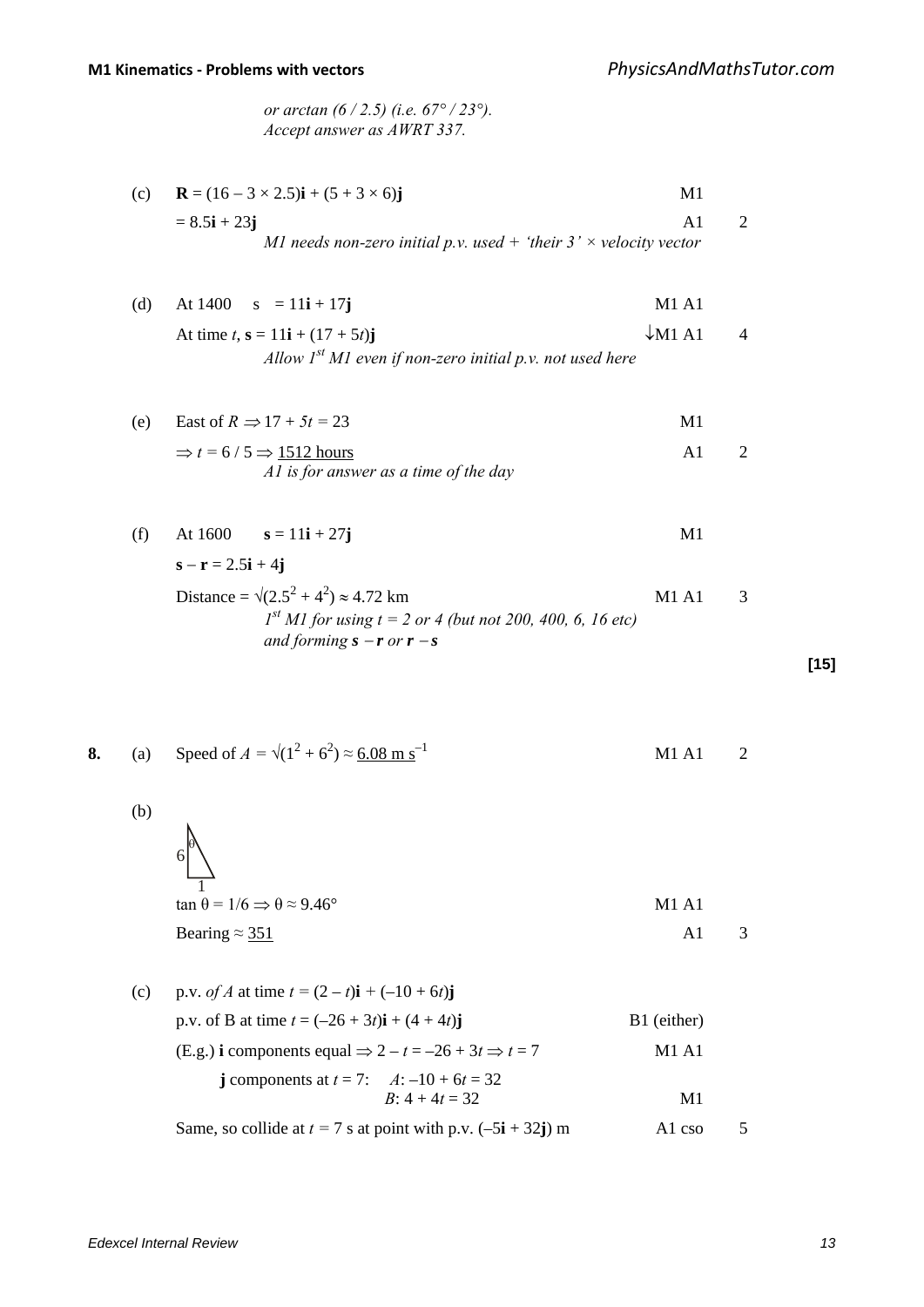| (d) New velocity of $B = 8(3i + 4j)$ m s <sup>-1</sup>                |              | B1    |            |  |
|-----------------------------------------------------------------------|--------------|-------|------------|--|
| P.v. of B at 7 s = $-26i + 4j + 1.6(3i + 4j) \times 7 = 7.6i + 48.8j$ |              | M1 A1 |            |  |
| $PB = b - p = 12.6i + 16.8j$                                          | (in numbers) | M1    |            |  |
| Distance = $\sqrt{(12.6^2 + 16.8^2)}$ = 21 m                          |              | M1A1  | $\sqrt{2}$ |  |

**[16]**

| 9. | (a) | Speed of ball = $\sqrt{(5^2 + 8^2)} \approx 9.43 \text{ m s}^{-1}$                                                          | M1 A1                | $\overline{2}$ |
|----|-----|-----------------------------------------------------------------------------------------------------------------------------|----------------------|----------------|
|    |     | MI Valid attempt at speed (square, add and squ.<br>root cpts)                                                               |                      |                |
|    | (b) | p.v. of ball = $(2i + j) + (5i + 8j)t$<br>MI needs non-zero $p.v.$ + (attempt at veloc vector) x t.<br>Must be vector       | <b>M1 A1</b>         | $\overline{2}$ |
|    | (c) | North of <i>B</i> when <b>i</b> components same, i.e. $2 + 5t = 10$<br>$t = 1.6$ s                                          | M1<br>A <sub>1</sub> | $\overline{2}$ |
|    | (d) | When $t = 1.6$ , p.v. of ball = 10 <b>i</b> + 13.8 <b>j</b> (or <b>j</b> component = 13.8)                                  | M1A1<br>↓            |                |
|    |     | Distance travelled by $2^{nd}$ player = 13.8 – 6 = 6.8                                                                      | M1A1<br>↓            |                |
|    |     | Speed = $6.8 \div 1.6 = 4.25$ m s <sup>-1</sup>                                                                             | M1A1                 | 6              |
|    |     | or $[(2+5t)i]$ + $[(1+8t)j]$ = $[10i]$ + $[(7+vt)j]$<br>( $pv's$ or $j$ components same)                                    | M1A1                 |                |
|    |     | Using $t = 1.6$ : $1 + 12.8 = 7 + 1.6v$ (equn in v only)                                                                    | ↓<br>M1A1            |                |
|    |     | $v = 4.25$ m s <sup>-1</sup><br>$2nd$ M1 - allow if finding displacement vector<br>(e.g. if using wrong time)               | M1A1                 |                |
|    |     | $3rd$ M1 for getting speed as a scalar (and final answer<br>must be as a scalar). But if they get e.g. '4.25j', allow M1 A0 |                      |                |
|    | (e) | Allow for friction on field (i.e. velocity of ball not constant)<br>or allow for vertical component of motion of ball       | B1                   | 1              |
|    |     | Allow 'wind', 'spin', 'time for player to accelerate',<br>size of ball                                                      |                      |                |
|    |     | Do not allow on their own 'swerve', 'weight of ball'.                                                                       |                      |                |

**[13]**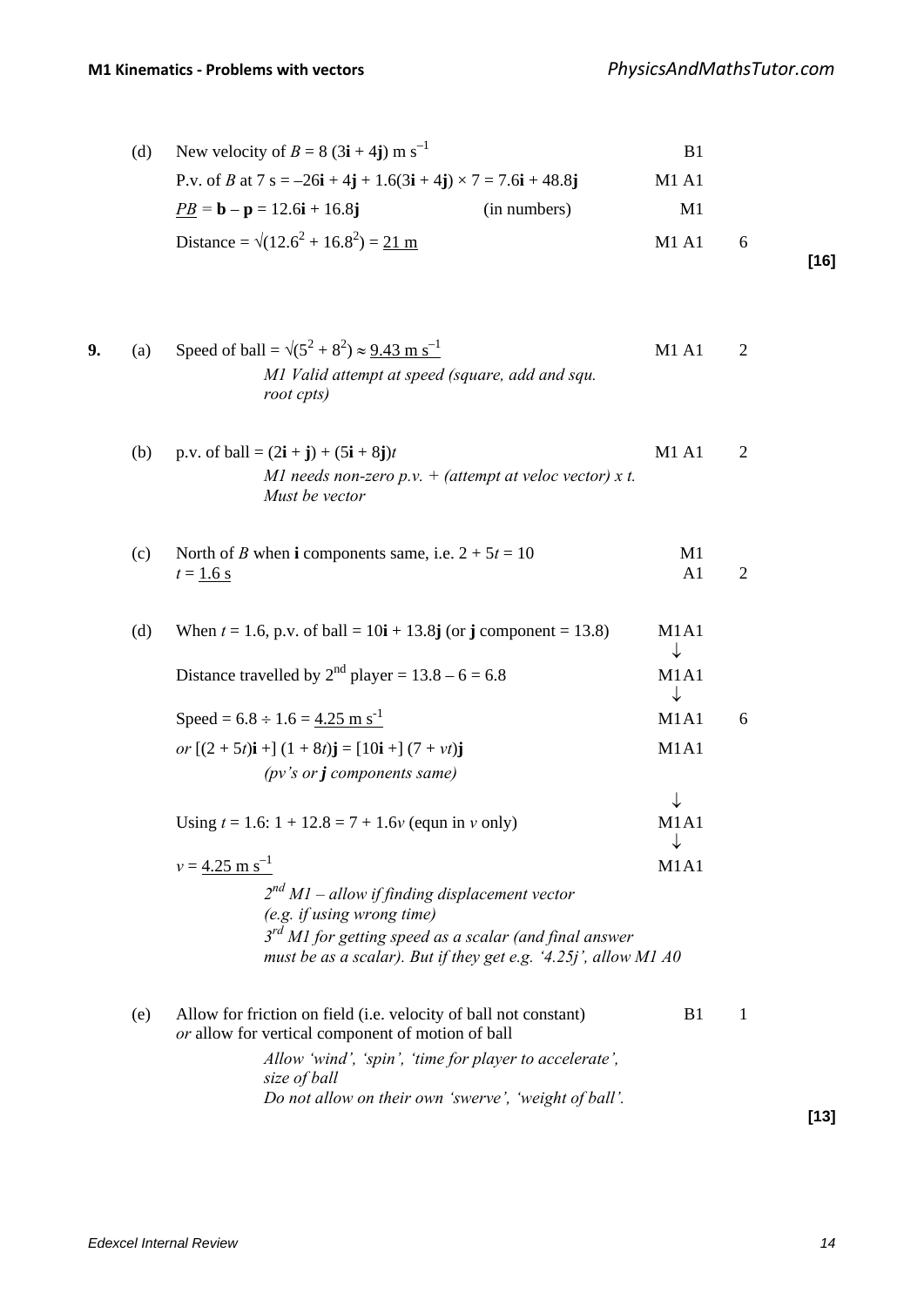| 10. | (a) | $\mathbf{v}_P = \{ (29\mathbf{i} + 34\mathbf{j}) - (20\mathbf{i} + 10\mathbf{j}) \}/3 = \frac{(3\mathbf{i} + 8\mathbf{j}) \text{ km h}^{-1}}{2}$ | M1 A1               | $\overline{2}$ |  |
|-----|-----|--------------------------------------------------------------------------------------------------------------------------------------------------|---------------------|----------------|--|
|     |     | (b) $p = (20i + 10j) + (3i + 8j)t$                                                                                                               | M1 A1ft             |                |  |
|     |     | $q = (14i - 6j) + 12tj$                                                                                                                          | M1 A1               | $\overline{4}$ |  |
|     | (c) | $\mathbf{q} - \mathbf{p} = (-6 - 3t)\mathbf{i} + (-16 + 4t)\mathbf{j}$                                                                           | M1 A1               |                |  |
|     |     | $d^{2} = (-6-3t)^{2} + (-16+4t)^{2}$                                                                                                             | ↓<br>M1<br>↓        |                |  |
|     |     | $=$ 36 + 36t + 9t <sup>2</sup> + 16t <sup>2</sup> - 128t + 256                                                                                   | M1                  |                |  |
|     |     | $= 25t^2 - 92t + 292$ (*)                                                                                                                        | $A1$ (cso)          | 5              |  |
|     | (d) | $25t^2 - 92t + 292 = 225$                                                                                                                        | M1                  |                |  |
|     |     | $25t^2 - 92t + 67 = 0$                                                                                                                           | A <sub>1</sub><br>↓ |                |  |
|     |     | $(t-1)(25t-67) = 0$                                                                                                                              | M1                  |                |  |
|     |     | $t = 67/25$ or 2.68                                                                                                                              | A <sub>1</sub>      |                |  |
|     |     | time $\approx$ 161 mins, or 2 hrs 41 mins, or 2.41 am, or 0241                                                                                   | A <sub>1</sub>      | 5              |  |

**11.** (a)  $\tan \theta = \frac{3}{2}$  ( $\theta = 56.3^{\circ}$ ) M1 angle between **v** and  $j = 90 + 56.3 \approx 146^{\circ}$  M1 A1 3

(b)  $\mathbf{v} = 2\mathbf{i} - 3\mathbf{j} + (-\mathbf{i} + 2\mathbf{j})t$  M1  $=(2-t)\mathbf{i} + (-3+2t)\mathbf{j}$  A1 2

(c) 
$$
t = 3
$$
,  $\mathbf{v} = -\mathbf{i} + 3\mathbf{j}$   
speed =  $\sqrt{(1^2 + 3^2)} = \sqrt{10 \text{ or } 3.16 \text{ m s}^{-1}}$   
M1 A1 3

(d) **v** parallel to 
$$
\mathbf{i} \Rightarrow -3 + 2t = 0
$$
  
\n $\Rightarrow t = 1.5 \text{ s}$    
\n**M1** 2

**[10]**

**[16]**

12. (a) Direction of 
$$
\mathbf{v} = (7\mathbf{i} - 7.5\mathbf{j}) - (4\mathbf{i} - 6\mathbf{j}) = 3\mathbf{i} - 1.5\mathbf{j}
$$
  
\n $\tan q = \frac{1.5}{3} = 0.5 \Rightarrow q = 26.565...$  M1 A1  
\nBearing =  $\frac{117}{3}$  (accept awrt) A1 4

*Edexcel Internal Review 15*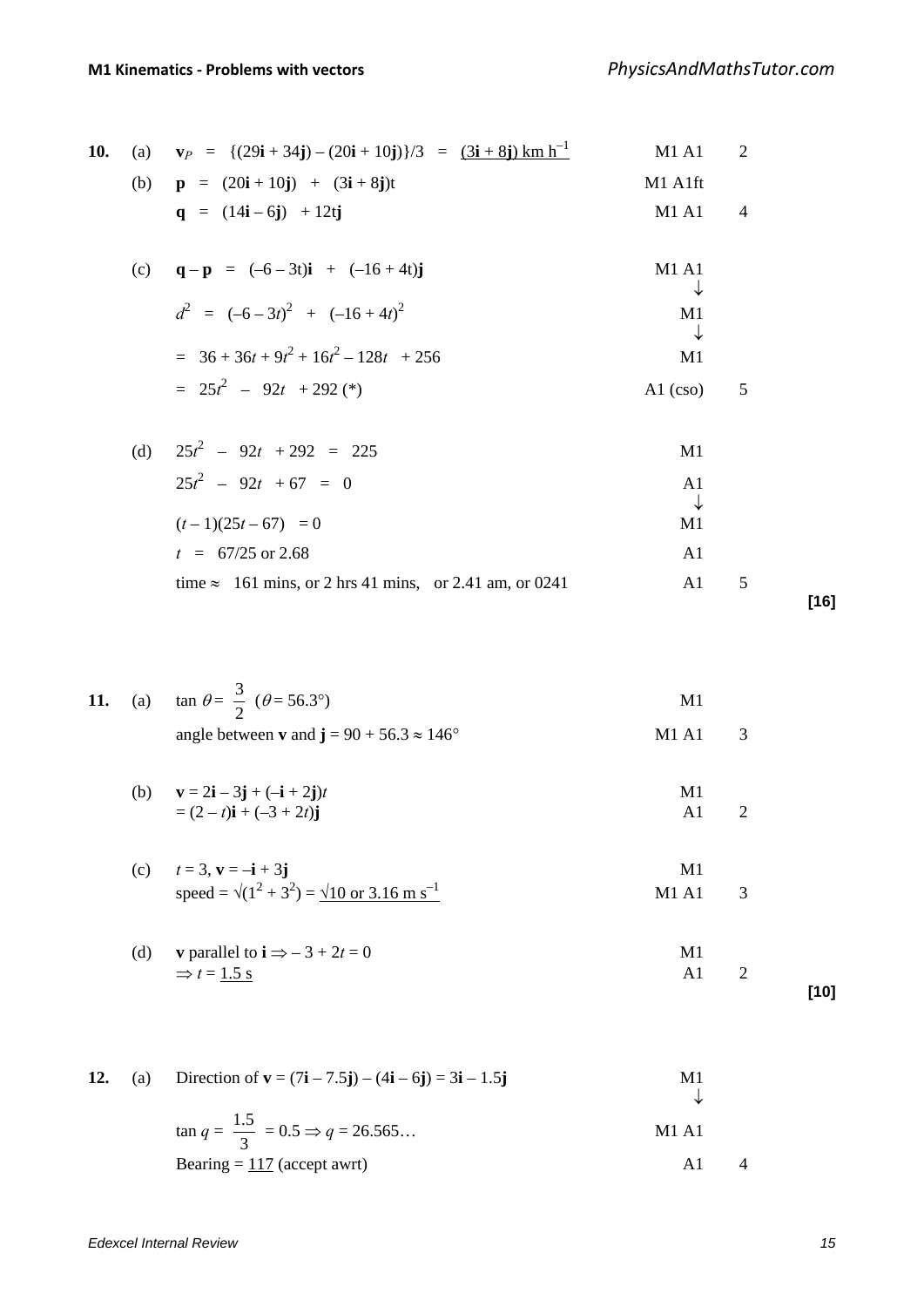(b) 
$$
\mathbf{v} = (3\mathbf{i} - 1.5\mathbf{j}) \div \frac{3}{4} = 4\mathbf{i} - 2\mathbf{j}
$$
  
\n $\mathbf{s} = \underline{(4\mathbf{i} - 6\mathbf{j}) + t(4\mathbf{i} - 2\mathbf{j})}$    
\nM1 A1f.t. 3

(c) At 1015 s = (4i – 6j) + 
$$
\frac{5}{4}
$$
(4i – 2j) (= 9i – 8.5j)  
\nm = 0.25 (pi + qj)  
\n8 = m  $\Rightarrow$  p = 36, q = -34  
\nM1 A1, A1  
\n6

**[13]**

**13.** (a) 
$$
\tan \theta = \frac{3}{5} \implies \theta = 031^{\circ}
$$
 M1 A1 2

(b) 
$$
\mathbf{a} = 9t \mathbf{j}
$$
  
\n $\mathbf{b} = (-10 + 3t)\mathbf{I} + 5t \mathbf{j}$   
\nM1 A1 3

(c) B south of A 
$$
\Rightarrow
$$
 - 10 + 3t = 0  
\n $t = 3\frac{1}{3} \Rightarrow \frac{1520 \text{ hours}}{}$  A1 2

(d) 
$$
AB = b - a = (3t - 10)I + 5t i
$$
   
M1 A1

$$
d^{2} = |\mathbf{b} - \mathbf{a}|^{2} = (3t - 10)^{2} + 16t^{2}
$$
  
= 25t<sup>2</sup> - 60t + 100 (\*)  
  
Al 4

(e) 
$$
d = 10 \Rightarrow d^2 = 100 \Rightarrow 25t^2 - 60t = 0
$$
  
\n $\Rightarrow t = (0 \text{ or } 2.4$   
\n $\Rightarrow \text{time } \underline{1424 \text{ hours}}$   
\n[15]

**14.** (a) 
$$
a = \frac{1}{4} [(5\mathbf{i} + 11\mathbf{j}) - (3\mathbf{i} - 5\mathbf{j})] = -2\mathbf{i} + 4\mathbf{j}
$$
 M1 A1 2

(b) 
$$
\mathbf{F} = m\mathbf{a} = -6\mathbf{i} + 12\mathbf{j}
$$
  
\n $|\mathbf{F}| = \sqrt{180} \approx 13.4 \text{ N}$  (AWRT)  
\n[OR  $|\mathbf{a}| = \sqrt{20} \approx 4.47 \Rightarrow |\mathbf{F}| = 3 \times 4.47 \approx 13.4 \text{ N}$ ]  
\nM1 A1 4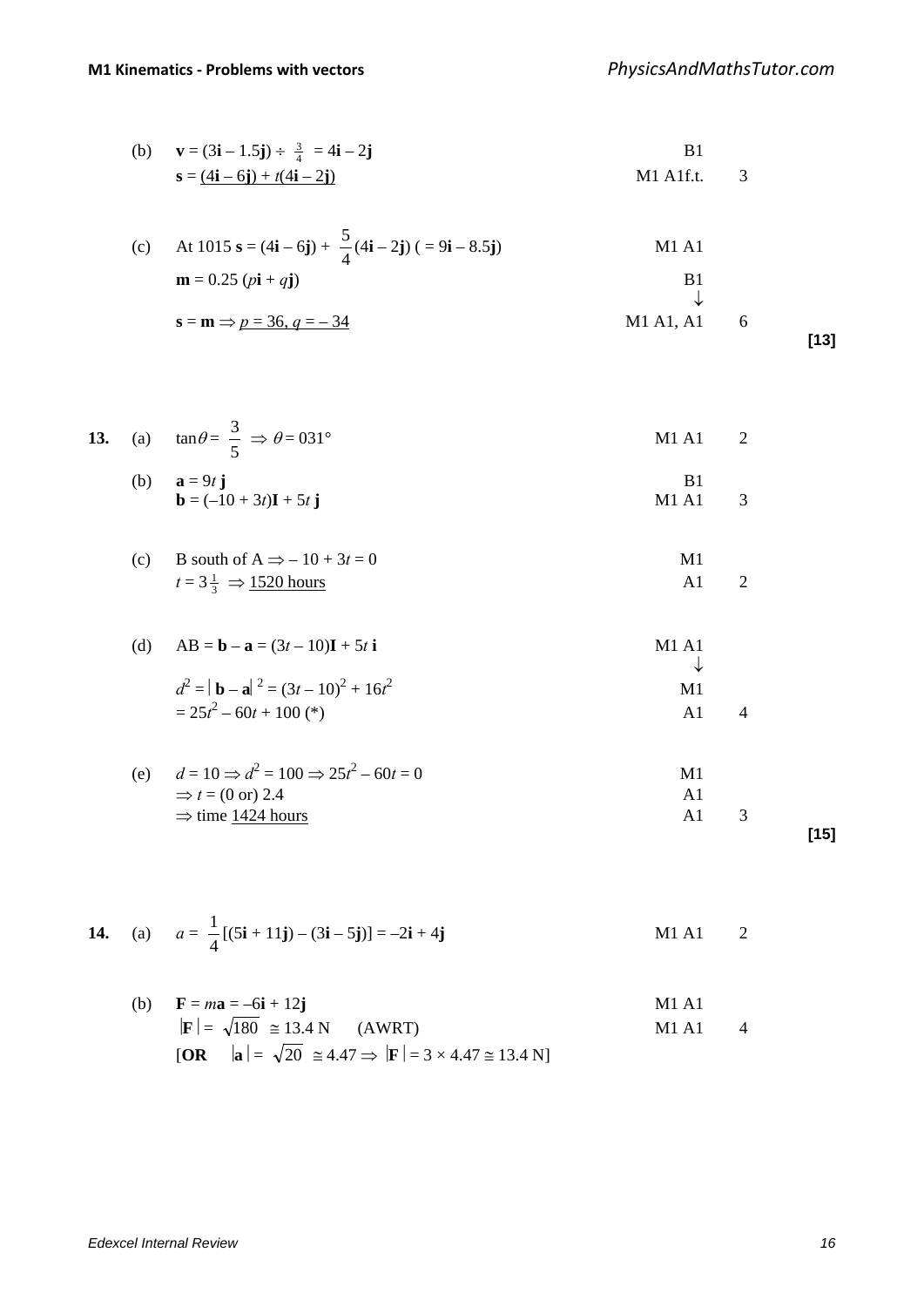(c) 
$$
t = 6 \text{ v} = 3\text{i} - 5\text{j} + 6(-2\text{i} + 4\text{j})
$$
  $[-9\text{i} + 19\text{j}]$   
\nAt B:  $\text{r} = (6\text{i} - 29\text{j}) + 3(-9\text{i} + 19\text{j})$   $[-21\text{i} + 28\text{j}]$   
\n $OB = \sqrt{(21^2 + 28^2)} = 35 \text{ m}$   
\nM1 A1 f1

$$
[12]
$$

**15.** (a) "
$$
v = u + at
$$
" :  $v = (-2 + 2t)i + (7 - 3t)j$   
\n*v* parallel to  $i \Rightarrow 7 - 3t = 0 \Rightarrow t = 2\frac{1}{3}$  s  
\nM1 A1

(b) 
$$
t = 3, v = 4i - 2j
$$
  
\n $|v| = \sqrt{20} \approx \frac{4.47}{2.5} \text{ m s}^{-1}$  M1 A1 3

(c) 
$$
\frac{4}{\sqrt{4}} = 2
$$
  
Angle = (arctan  $\frac{2}{4}$ ), + 90° = 116.6° (accept 117°)  
For 180° - (arctan  $\frac{4}{2}$ )] [M1 M1 A1] [M1 A1]

$$
[10]
$$

|  | <b>16.</b> (a) $p = 10tj$                                                   |         |  |
|--|-----------------------------------------------------------------------------|---------|--|
|  | $\mathbf{q} = (6\mathbf{i} + 12\mathbf{j}) + (-8\mathbf{i} + 6\mathbf{j})t$ | M1 A1 3 |  |

(b) 
$$
t = 3
$$
:  $\mathbf{p} = 30\mathbf{j}, \mathbf{q} = -18\mathbf{i} + 30\mathbf{j}$   
\n $\Rightarrow$  dist. apart = 18 km  
\nA1 3

$$
Alt. (b)
$$

$$
\mathbf{PQ} = \mathbf{q} - \mathbf{p} = (6 - 8t)\mathbf{i} + (12 - 4t)\mathbf{j}
$$
\n
$$
t = 3: \mathbf{PQ} = -18\mathbf{i} + 0\mathbf{j}
$$
\n
$$
\text{Dist.} = 18 \text{ km}
$$
\n
$$
t = 3 \rightarrow |\mathbf{PQ}| = 18
$$
\n
$$
t = 3 \rightarrow |\mathbf{PQ}| = 18
$$
\n
$$
\text{A1}
$$

| (c) Q north of $P \Rightarrow 6 - 8t = 0$ | M1 |     |
|-------------------------------------------|----|-----|
| $t = \frac{3}{4}$                         | A1 |     |
|                                           |    | [8] |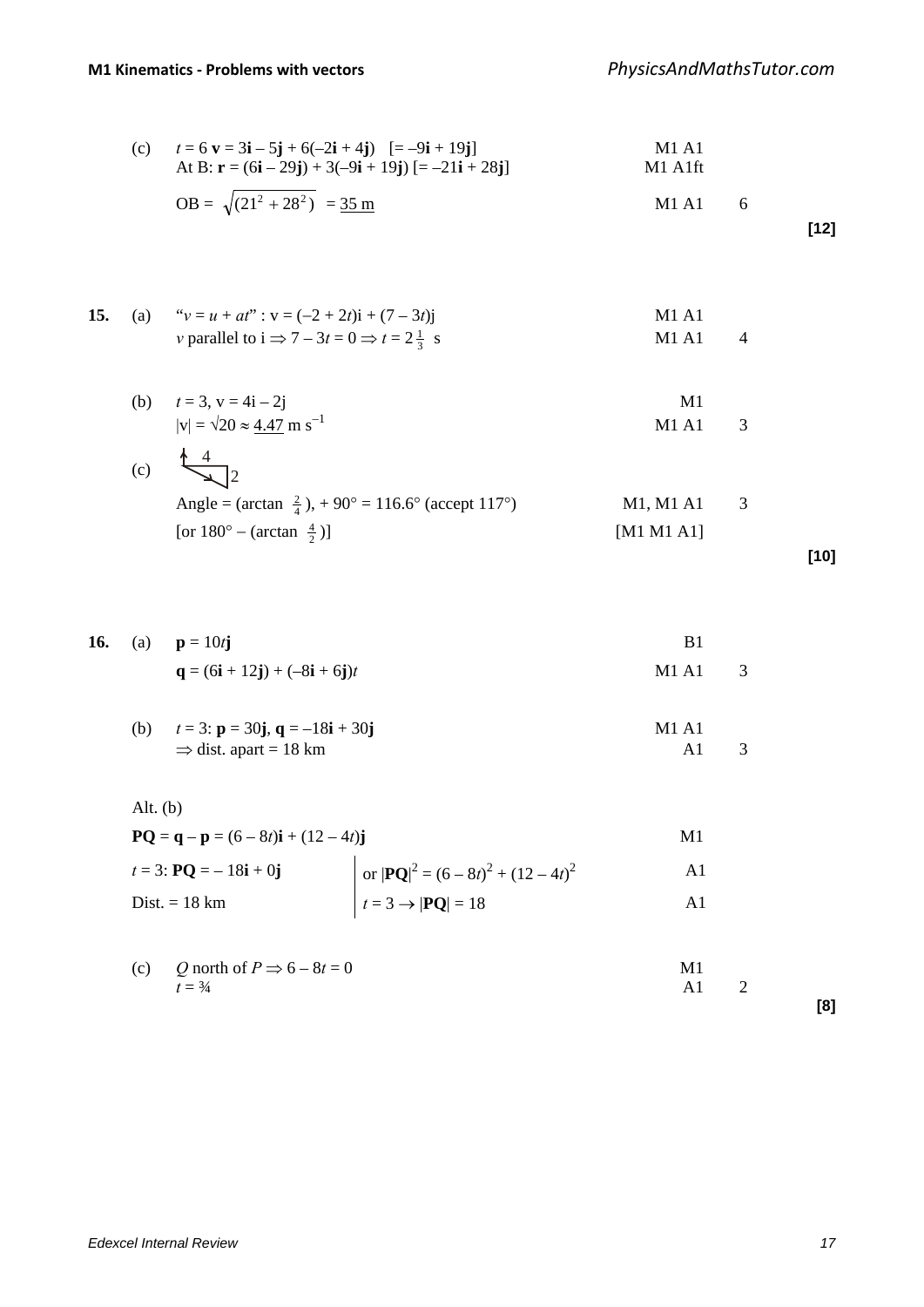17. (a) At time 
$$
t
$$
  $\mathbf{r}_A = (-5 + 2t)\mathbf{i} + (10 + 2t)\mathbf{j}$  B1  
\n $\mathbf{r}_B = (3 - 2t)\mathbf{i} + (4 + 5t)\mathbf{j}$  B1  
\ni components equal when  $-5 + 2t = 3 - 2t \Rightarrow t = 2$  h M1 A1  
\n $t = 2$ :  $\mathbf{r}_A = -\mathbf{i} + 14\mathbf{j}$ ;  $\mathbf{r}_B = -\mathbf{i} + 14\mathbf{j} \Rightarrow$  collide M1 A1 6  
\n(b) New  $\mathbf{r}_A = (-5 + t)\mathbf{i} + (10 + t)\mathbf{j}$   
\n(c)  $\Rightarrow AB = \mathbf{r}_B - \mathbf{r}_A = (8 - 3t)\mathbf{i} + (-6 + 4t)\mathbf{j}$  M1 A1 2

$$
t = 2
$$
:  $\overrightarrow{AB} = 2i + 2j$ ,  $\implies$  dist.  $= \sqrt{(2^2 + 2^2)} \approx 2.83$  km M1 M1 A1 3

(d) *B* north of 
$$
A \Rightarrow 8 - 3t = 0 \Rightarrow t = 8/3 \Rightarrow
$$
 time 1440 hours

**[11]**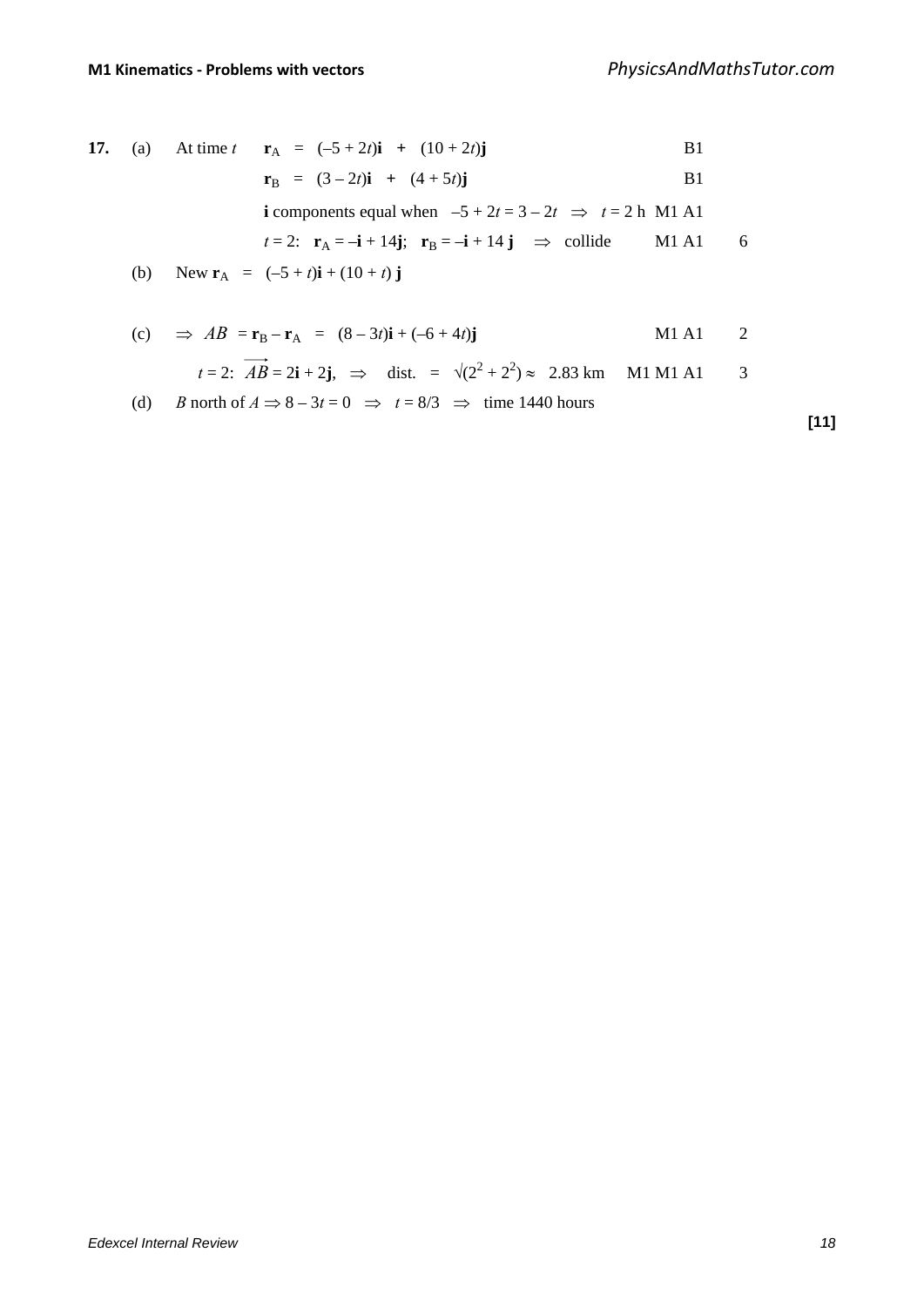### **M1 Kinematics - Problems with vectors** *PhysicsAndMathsTutor.com*

- **1.** This proved to be a tricky opening question for many of the candidates. The most popular approach was to find the starting position and then use it to find the position vector at  $t = 2$ . Errors in sign were fairly common at some stage of the working. A significant minority did not use a valid method at all, some just multiplying the given velocity vector by 2 or using a time of 6 only, and others becoming confused with constant acceleration formulae. A number of candidates failed to find the magnitude of their position vector to obtain the distance as required; there were follow through marks available for this even if the vector had been determined incorrectly. A few found the distance from the starting point rather than from the origin. Nevertheless, there were a fair number of entirely correct solutions.
- **2.** There was some confusion in parts (a), (b) and (c) over which vectors were velocities and which were displacements, with some even using acceleration. In the first part, many did not appreciate the distinction between velocity and speed and in part (b) many were unable to convert an appropriate angle into a bearing. The third part tended to be well-answered but a few used 'verification' at  $t = 0$  and  $t = 4$  and scored nothing. Part (d) was a good discriminator and the less able were often unable to make much progress. The majority of candidates who used Pythagoras to find the magnitude of the relative position vector and equated it to 10 scored at least 3/6 but many often lost the accuracy marks due to poor algebra. There were a number of other methods seen which used the fact that the lighthouse was on the path of the ship and that the speed of the ship was 5 km/h and these received full credit.
- **3.** Most candidates were able to gain the first six marks and most seemed to know that, in part (c), they needed to perform a subtraction on  $\mathbf{r}_H$  and  $\mathbf{r}_K$  although some were unsure which way round to do it. Another common error was to equate the position vectors and then fudge the answer. This received no credit.

 In part (d) many candidates assumed that the hikers would meet and equated just one pair of components to produce  $t = 20$ . If they then used just one hiker to find  $24\mathbf{i} + 82\mathbf{i}$  they scored only 2 out of 5, if they used **both** hikers, they scored full marks. There were a number of other ways of obtaining  $t = 20$ , some spurious, but provided that the candidate verified that both hikers were at the point with position vector  $24\mathbf{i} + 82\mathbf{j}$  at  $t = 20$ , they could score all of the marks.

- **4.** Most candidates realised that they needed to apply  $\mathbf{v} = \mathbf{u} + \mathbf{a}t$  and many arrived at  $12\mathbf{i} 16\mathbf{j}$  but then failed to go on and find the speed, losing the final two marks. This showed a lack of understanding of the relationship between speed and velocity. A small minority found magnitudes at the start and then tried to use  $v = u + at$ , gaining no marks. Some candidates lost the third mark because of errors in the manipulation of negative numbers.
- **5.** There was some evidence that a number of weaker candidates were unable to complete this question but it wasn't clear whether they ran out of time or simply couldn't do it. In parts (a) and (b) some candidates confused the use of position vectors and velocity vectors.
	- (a) This was well answered by most candidates. Where errors did occur they often involved adding the position vectors, not dividing by the time or miscalculating the time or else doing the subtraction incorrectly or the wrong way round. Particular examples:

errors in dividing by 2.5, particularly the **j-**component of the vector. errors in time, using 2.3 or 4.5 hours.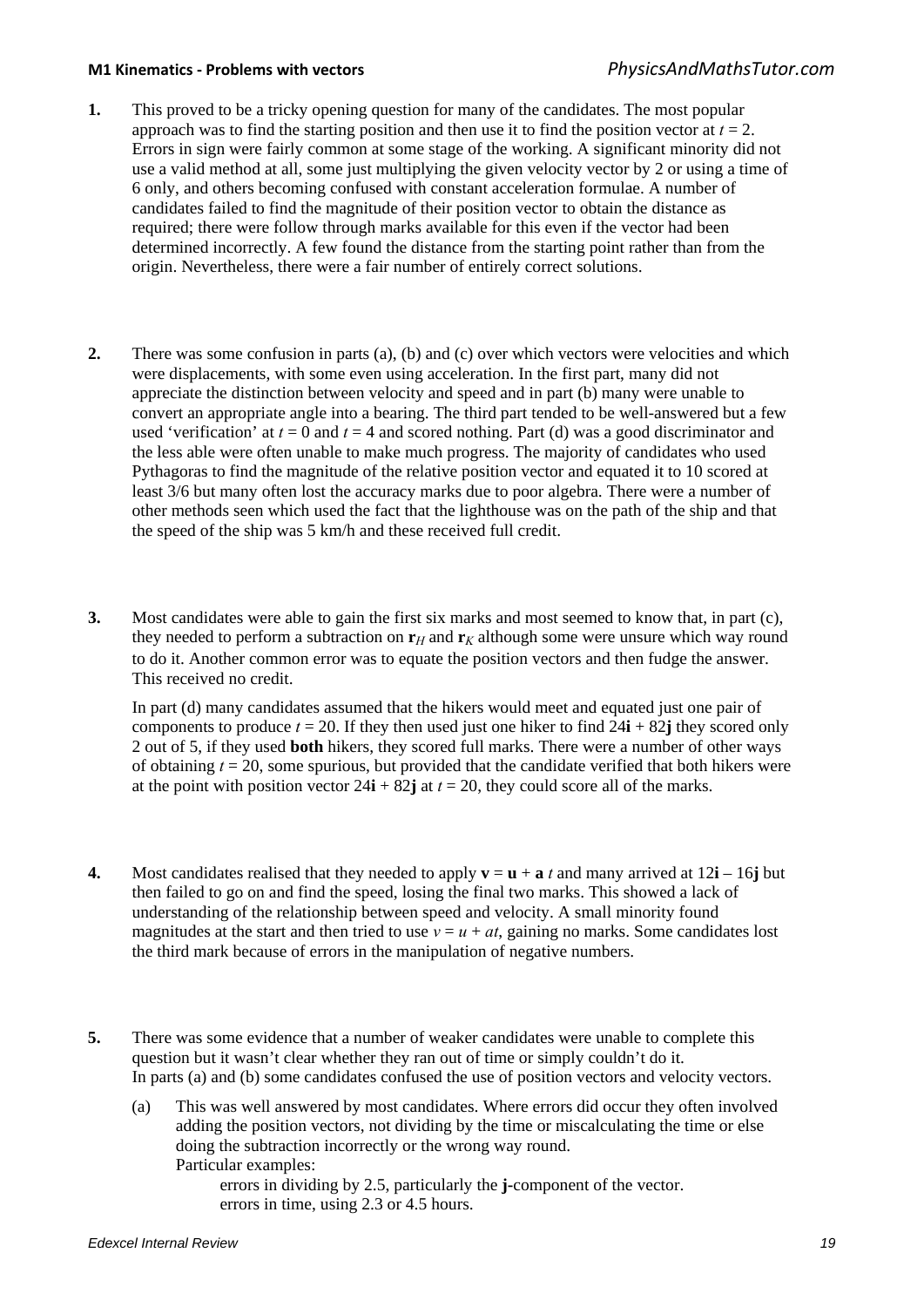some candidates changed the time into minutes, others into seconds.

not enough care was taken in looking at the compatibility of length and time units. use of inappropriate formulae to solve the problem.

A few candidates clearly did not know how to deal with it at all.

- (b) This was often correct. Errors that did occur were usually in the position vector, either using 8**i** + 11**j** or else leaving it out completely. Also some candidates used a position vector for **v**. A few candidates found the speed or velocity. However for those who had an answer to part (a) most were successful in carrying it correctly forward into this part.
- (c) Most knew they had to equate the position vectors but a number did not then go on to equate coefficients of **i** and **j**. Those that did were largely successful in getting the right values out. Others tried to solve the equation for  $\Box$  by crossing out all the '*t*'s or all the '**i**'s and '**j**'s.

Some tried to divide vectors whilst others just substituted in random values for *t*.

- (d) Relatively few got full marks here. Most, who got part (a) correct ,were able to get the first mark. Common errors seen were finding the position at  $t = 3$  and then using Pythagoras, or else using  $\mathbf{v} \times t$ . Some candidates just stated that the vectors were the same. Many of those who did carry out the correct calculations either left it at that, without making a statement, or else declared that the velocities rather than the speeds were equal. There were a few instances where  $6\mathbf{i} + 2\mathbf{j}$  was taken as the second speed, with no obvious connection to their previous work, using the fact that the speeds must be equal! A few also guessed  $\lambda$  in part (d) and then placed this value at the end of a page of incomprehensible working in part (c).
- **6.** In part (a) most candidates knew the method and it was often fully correct but a number failed to find the magnitude of the force in the second part, with some, subtracting the squares of the components instead of adding them. Part (c) was well answered.
- **7. A**s always the vector question proved to be challenging for many weaker candidates. A number did not attempt it at all. For those who did, most found the speed correctly in part (a), but answers to part (b) were very variable: many chose the wrong vector to use (the position vector, not the velocity); others could not find the correct bearing from the acute angle obtained from their diagrams. Most with any understanding of the topic could complete parts (c) and (d), though there was quite a lot of confusion about the 24 hour clock (with e.g. values for t of 1600 or 200 being used [instead of 2 etc]). In part (e) some equated the j component to zero, rather than to the value obtained from part (c); others obtained t as 1.2 correctly but could not put it back into the context of the question as a time of day. Those who got as far as part (f) could usually make a good attempt (though a number used  $t = 4$  rather than 2), and a number of correct final answers were seen.
- **8.** Part (a) was generally well answered, most knowing how to calculate a 'speed' from a 'velocity'. In part (b), most calculated an angle, but as often as not failed to give any indication which angle it was in relation to the data; they then often failed to deal with the angle correctly to find the correct bearing. Candidates should be encouraged to show clearly their working and,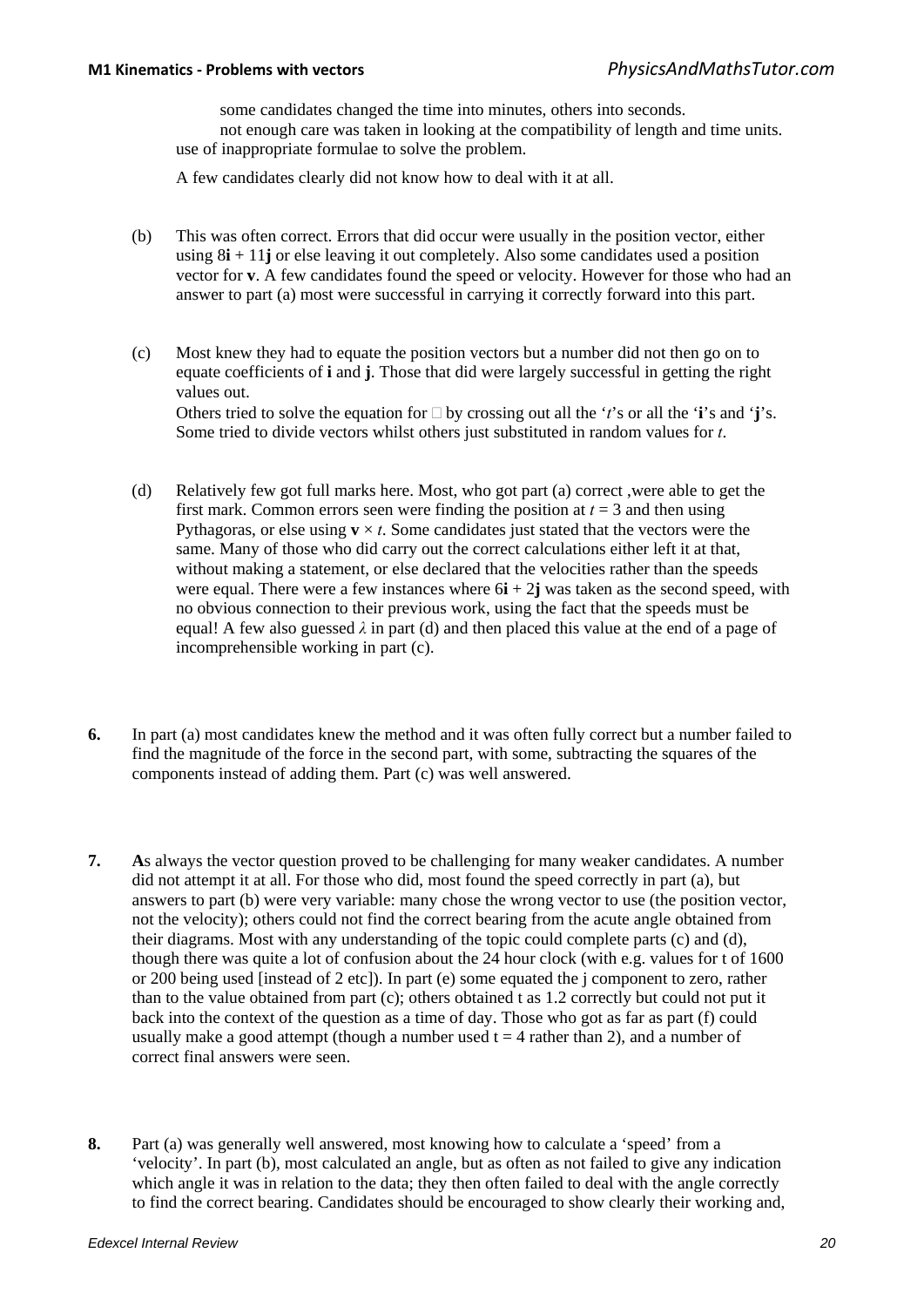## **M1 Kinematics - Problems with vectors** *PhysicsAndMathsTutor.com*

if they are calculating an angle, which angle in a figure it is. In part (c), most correctly equated the two general position vectors to find a value of *t*, but some failed to make the full check to ensure that the value of *t* obtained produced equality for both coordinates (hence implying a collision). Part (d) proved to be more discriminating. Several could not find the new velocity of *B* correctly (given its magnitude and direction though with the direction not given in the form of a unit vector); however, a number of candidates did manage to pick up the method marks here by proceeding correctly with what they thought the velocity was.

- **9.** The question proved again to be a good discriminator. The calculations involved were relatively simple, though a correct solution did require a proper understanding of the physical situation. Part (a) was generally well done, though not universally: some evidently did not know the meaning of the word 'speed'. Part (b) was mostly correct. In part (c) a significant minority equated the **j** components, rather than the **i** components. In part (d), many got to the end result, apparently correctly, though the working presented often proved to be very challenging to decipher. Others used the wrong vectors or distances involved. In part (e) presentation was again somewhat inadequate, with some effectively stating one of the assumptions (e.g. the field being smooth), rather than saying that the opposite would be a factor needing to be taken into account (i.e. friction). Again some relevant responses were given, but also a number of irrelevant (or unclear) ones.
- **10.** This was probably the most discriminating question on the paper with only the top grade of candidates tending to complete the whole question successfully. Most could make a good attempt at part (a), and the writing down of the two position vectors in part (b) was generally well done. Parts (c) and (d) were however more taxing. Several could not start part (c) at all by subtracting the two position vectors; others could not progress because they failed to collect expressions for the components before finding the modulus of this vector. In part (d), several successfully restarted even though they had not reached the given answer in part (c). Many offered well presented answers to the solution of the quadratic equation. Some however failed to equate the *d* of the given expression to 15 (some using 15.1 or 16).
- **11.** Part (a) was found to be the hardest part of this question: most could find a relevant acute angle but very few could convert this to the angle required in the question. In part (b), several failed to give their answers in the required form ' $ai + bj$ ', collecting together the i and j components. In part (c), most could find the velocity (as a vector) but many then stopped, not appreciating the difference between 'velocity' and 'speed'. In part (d), the majority found the correct method, but a significant minority equated the i component of the velocity to zero.
- **12.** The vector question was found to be quite difficult by a number of candidates. In part (a), many failed to realise that they had to find the direction of motion, and simply tried to find a direction associated with one or other of the position vectors given. Part (b) was generally better done: even those who did not realise how to tackle part (a) could still find the velocity in part (b). In part (c), there was often considerable confusion about the times involved: many used a value for *t* in minutes rather than hours, and several effectively assumed that *S* and *M* had been moving for the same time. The interpretation of the actual times ('0900', '1015' etc) caused a number of problems for many. Hence although many could adopt a correct general approach, fully accurate answers to this part were seen only by the better candidates. The standard of presentation here